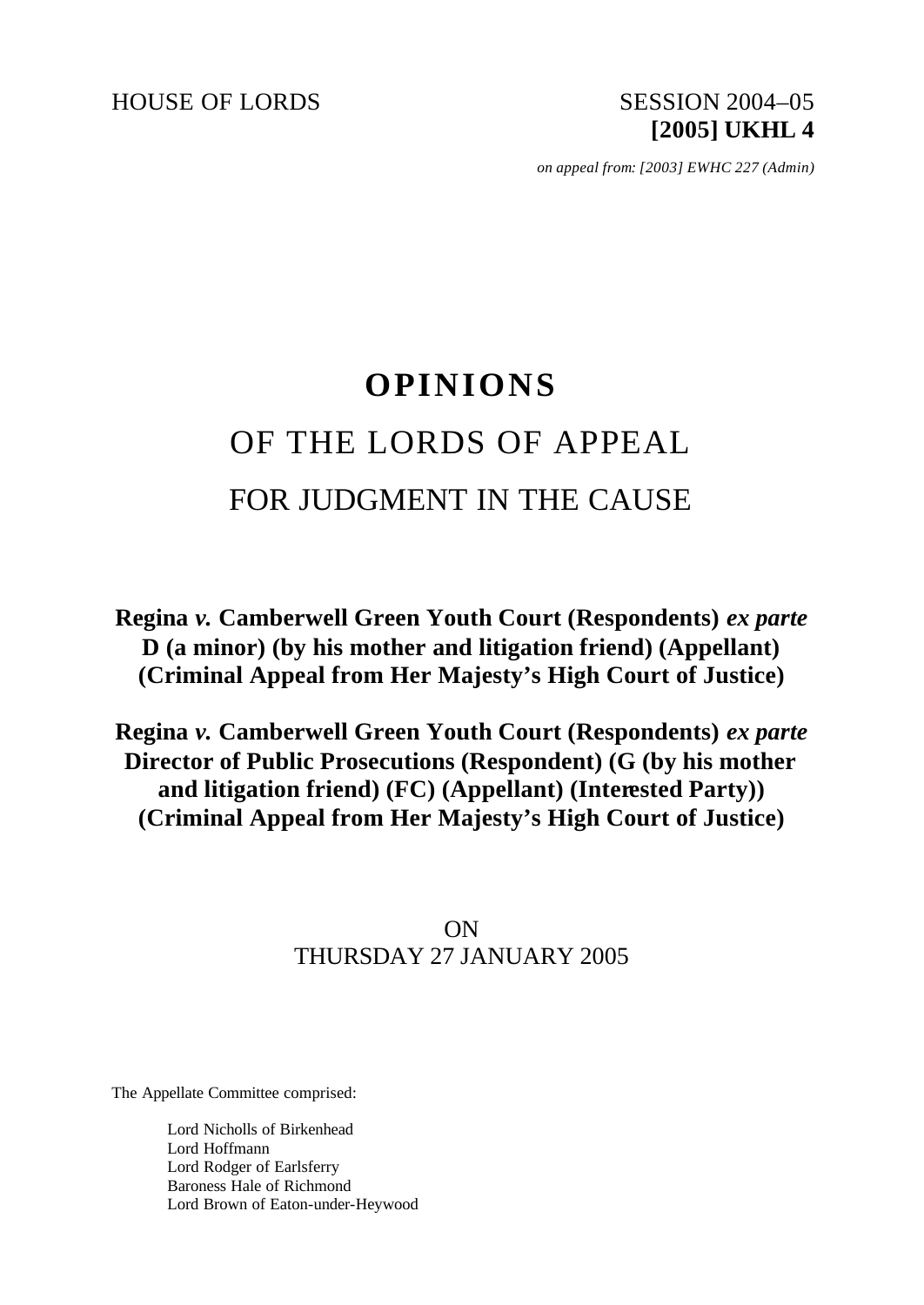#### **HOUSE OF LORDS**

## **OPINIONS OF THE LORDS OF APPEAL FOR JUDGMENT IN THE CAUSE**

**Regina** *v.* **Camberwell Green Youth Court (Respondents)** *ex parte* **D (a minor) (by his mother and litigation friend) (Appellant) (Criminal Appeal from Her Majesty's High Court of Justice)**

**Regina** *v.* **Camberwell Green Youth Court (Respondents)** *ex parte* **Director of Public Prosecutions (Respondent) (G (by his mother and litigation friend) (FC) (Appellant) (Interested Party)) (Criminal Appeal from Her Majesty's High Court of Justice)**

**[2005] UKHL 4**

#### **LORD NICHOLLS OF BIRKENHEAD**

1. I have had the advantage of reading in draft the speeches of my noble and learned friends Lord Rodger of Earlsferry, Baroness Hale of Richmond and Lord Brown of Eaton-under-Heywood. For the reasons they give, with which I agree, I would dismiss these appeals.

#### **LORD HOFFMANN**

My Lords,

2. I have had the advantage of reading in draft the speech of my noble and learned friend Baroness Hale of Richmond. For the reasons she gives, with which I agree, I would dismiss these appeals.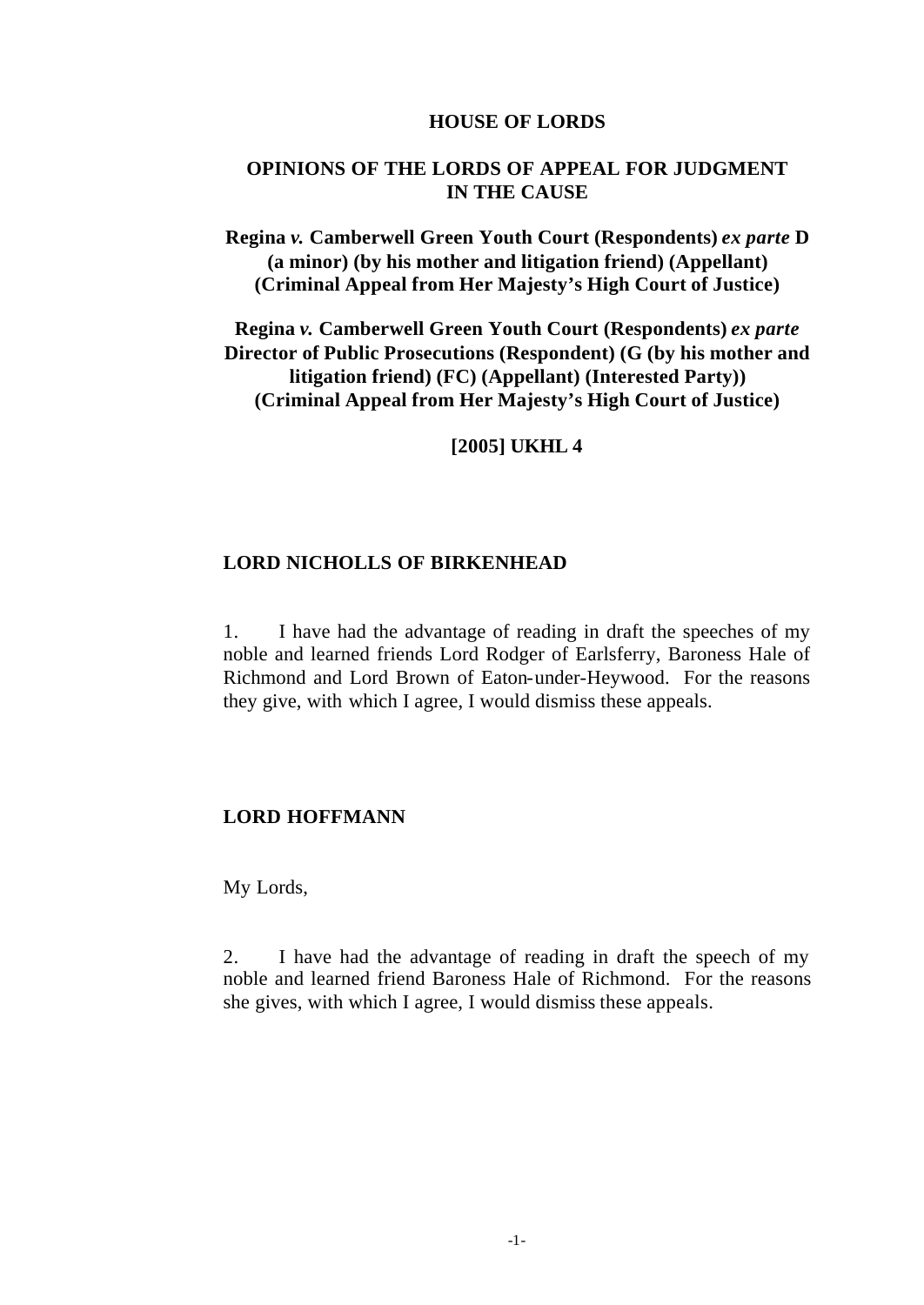## **LORD RODGER OF EARLSFERRY**

My Lords,

3. I have had the advantage of reading in draft the speeches to be delivered by my noble and learned friends, Baroness Hale of Richmond and Lord Brown of Eaton-under-Heywood. I agree with them and would accordingly answer the certified questions as Lady Hale proposes and dismiss the appeals.

4. The provisions of section 21 of the Youth Justice and Criminal Evidence Act 1999 ("the 1999 Act") have the effect that, save in exceptional circumstances, the evidence of witnesses under 17 years of age in relation, inter alia, to sexual offences and crimes involving violence must be given by a live television link and, where available, by a suitable video recording. (For the sake of brevity, I shall refer to these particular measures as "special measures".)

5. As can be seen from section 16(5), the theory underlying these provisions is that the use of the special measures will maximise the quality of the children's evidence in terms of its completeness, coherence and accuracy. To put the point another way, the measures will enable the children to give the best evidence of which they are capable. Both formulations assume that the children are truthful and intend to give accurate evidence. The special measures will then help them to do so by reducing any strain caused either by the formal atmosphere of the court-room or by the presence of the accused. Making the special measures standard for the trial of certain kinds of offences has the additional advantage of allowing these potential witnesses and their parents to be reassured, at an early stage, that they will be able to give their evidence in this way.

6. In an ideal world only honest and reliable witnesses would be called to give evidence in court. Relatively few crimes are committed, however, in front of disinterested, sober, upright members of the public. Therefore, in many trials, especially for crimes of violence, both the prosecution and the defence have to rely on witnesses who are anything but honest and reliable. For example, where the case arises out of a fight between rival gangs of sixteen-year-old youths, the prosecution witnesses will tend to be members of the defeated gang and their equally young supporters. Very often, whether out of misplaced loyalty or as a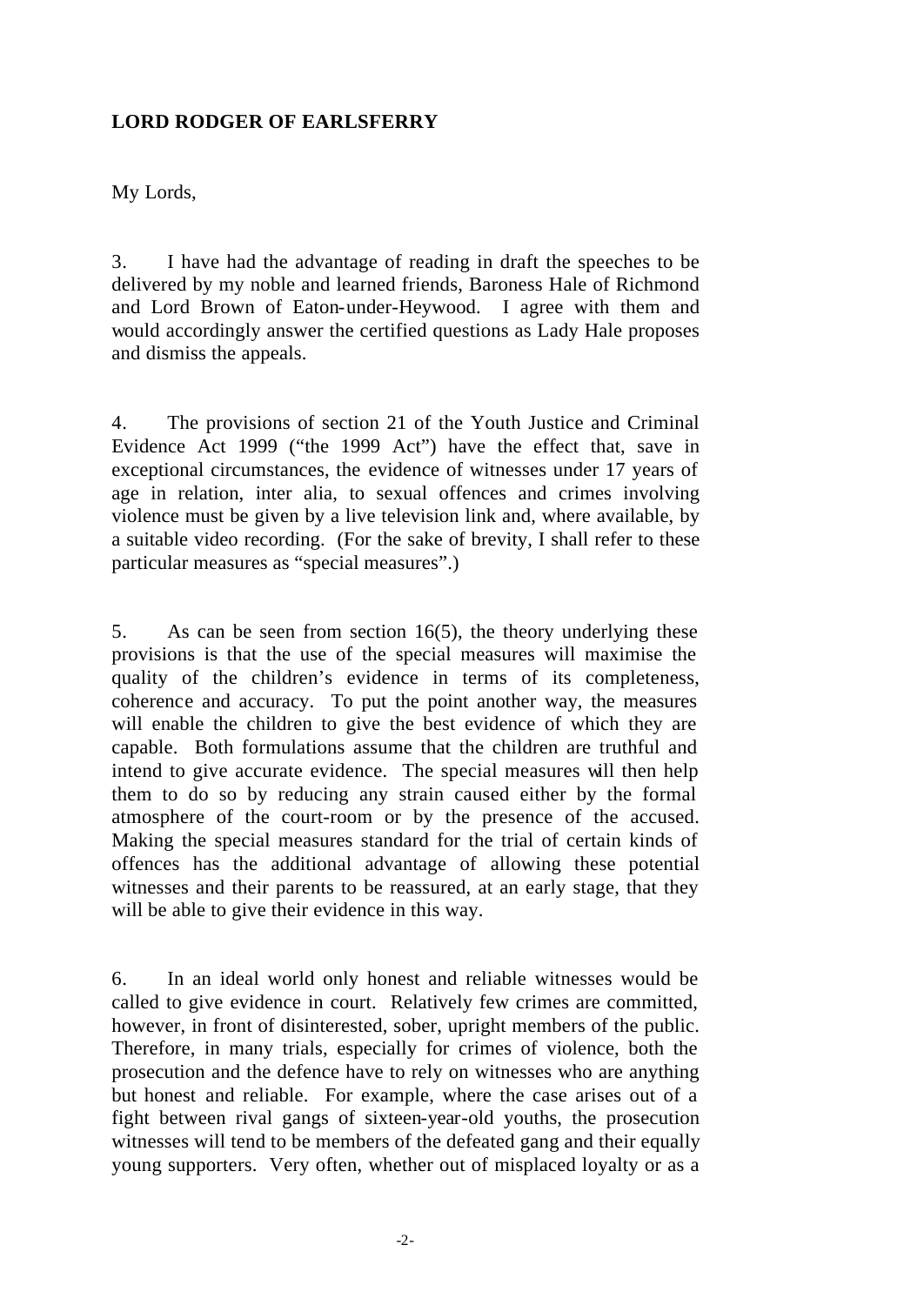result of threats, some, at least, of these witnesses will give deliberately false evidence that is designed to conceal the actual course of events in order to throw the blame on to their opponents, the defendants. The defence witnesses will come from the victorious side and will often have precisely the opposite agenda. In practice, even although under 17 years of age, many witnesses of this kind are only too little affected by the formality of the trial proceedings or by any judicial sanctions which might be imposed for their failure to speak up or for their perjury. And, if they feel threatened, it is not by the mere presence of the defendant(s) in the dock, but by the prospect of being beaten up later if they deviate from the party line. The unenviable task of the jury in such cases is to assess the witnesses and to try to pick out those parts of their evidence that are truthful and reliable. The jury's task is unlikely to be made any less difficult if the use of special measures does indeed have its presumed effect and so makes it that much easier for the dishonest witnesses to give their untruthful account in the most complete and coherent way of which they are capable.

7. Different people may therefore take different views about the wisdom of applying special measures, in the specified cases, across the board to all witnesses who are under 17 years of age. As Lady Hale has explained, however, there is a considerable body of expert opinion which supports the view that, except in special circumstances, the evidence of such witnesses should indeed be taken in that way in all trials for sexual offences or offences involving violence. Recently, in the Vulnerable Witnesses (Scotland) Act 2004, the Scottish Parliament has followed that path and made provision for a system of special measures for taking the evidence of witnesses under 16 years of age in certain cases, but has also prescribed a general rule that in such cases witnesses under 12 years of age should give their evidence away from the court building. Similarly, the 1999 Act gives effect to Parliament's judgment that the benefits to justice from applying special measures to truthful young witnesses outweigh any risks to justice from applying them to untruthful or unreliable young witnesses. That judgment must be respected. I would therefore reject Mr Carter Stephenson QC's argument that a court, which has to make a special measures direction by virtue of 21(3), can immediately discharge or vary that direction under section  $20(2)(b)$  on the view that, having regard to the nature of the case or the age of the defendant, it would not be in the interests of justice to make such a direction. That interpretation of section  $20(2)(b)$ would frustrate the policy of the legislation. Section 20(2)(b) should be interpreted, rather, as catering for the (unusual) situation where, between the making of the direction and the trial, some particular circumstance emerges which would make it impossible or inappropriate to proceed on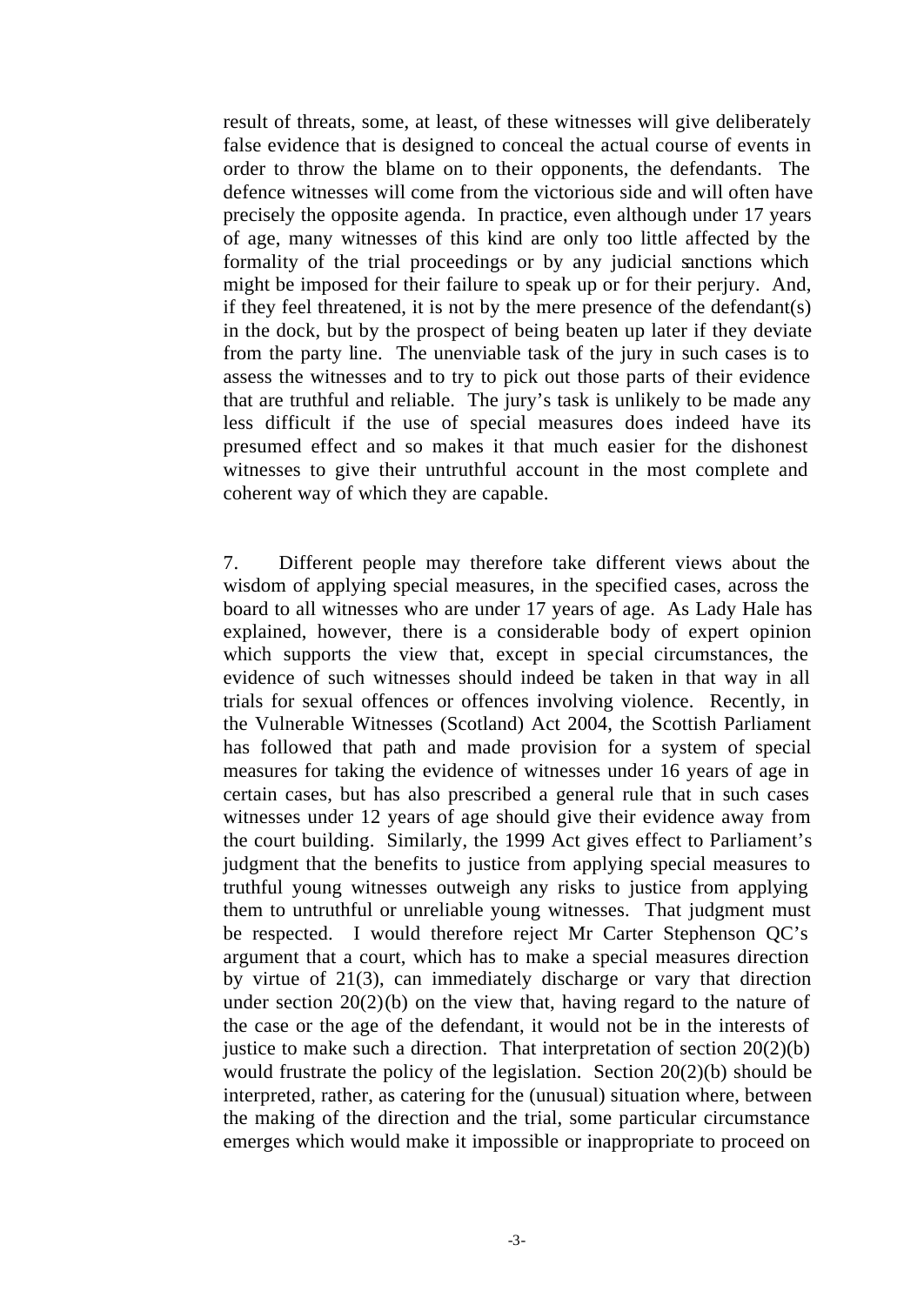the basis of the direction. Sections  $24(3)$  and  $27(7)$  give the court powers to deal with any problems which may emerge at the trial.

8. Mr Starmer QC submitted that article 6(3)(d) of the European Convention on Human Rights, gives the defendant in a criminal trial a right to confront his accusers, to look them in the eye while they are giving their evidence. That right might have to yield if, in any given case, it could be shown that the child witness would not be able to give his or her evidence satisfactorily in open court in the presence of the defendant. But section 21(5), which excluded any such individualised consideration, made the system incompatible with article  $6(3)(d)$ . Mr Carter Stephenson adopted this submission.

9. According to the popular image, in a British criminal trial witnesses give evidence before a robed judge and a jury and they are examined and cross-examined by bewigged counsel for the Crown and for the defence. Inevitably, that image is over-simplified. The vast majority of trials take place before magistrates; the representatives of both sides may be solicitors rather than counsel and, in exceptional cases, in England - but not in Scotland – even trials for serious offences may proceed in the absence of the accused. Where children are involved, in the Crown Court wigs and gowns are discarded and various other steps are taken to make the proceedings less formal. In the Youth Court the proceedings are always relatively informal, being tailored to the requirements of the children who appear there. Historically, also, the popular image does not tell the whole story. For centuries, in England the parties in a criminal trial usually had no professional representation. The prosecutor and his witnesses would put their side of the story and the accused would try to discredit it. In that world, crossexamination and formal rules of evidence were unknown: they are the products of the adversarial form of trial that emerged when, in the course of the eighteenth and early nineteenth centuries, it became common for counsel to be instructed. Since the forms of trial have evolved in this way over the centuries, there is no reason to suppose that today's norm represents the ultimate state of perfection or that the procedures will not evolve further, as technology advances. The special measures in these cases are indeed examples of modifications which have been made possible by advances in technology.

10. It is nevertheless fair to say that under the systems of criminal procedure used in Britain today it is usual for witnesses to give their evidence in open court in the presence of the accused. That form of trial is often contrasted with a Continental form of criminal proceedings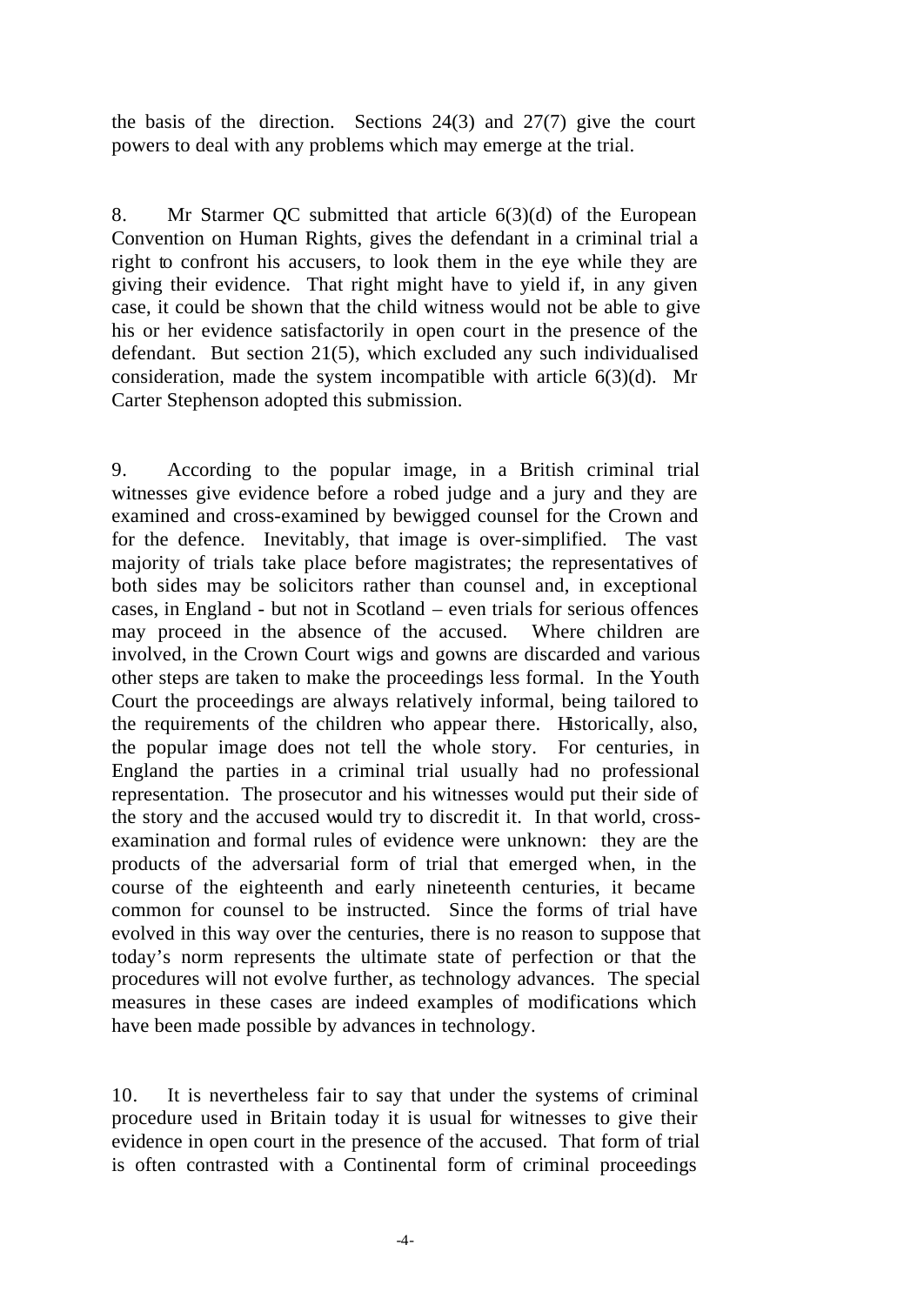where judges rather than juries determine guilt, on the basis of their free appreciation of a file of evidence compiled by an investigating judge, and where, if witnesses are questioned at trial, the questions are put by the judge rather than by the prosecution and defence lawyers. Again, the counter-image is over-simplified, since the Continental systems vary considerably from country to country and within countries. It is, however, sufficiently accurate to make one anticipate that the introduction of article 6(3)(d) will not have added anything of significance to any requirements of English law for witnesses to give their evidence in the presence of the accused.

11. An examination of the case law of the European Court of Human Rights tends to confirm that much of the impact of article  $6(3)(d)$  has been on the procedures of Continental systems which previously allowed an accused person to be convicted on the basis of evidence from witnesses whom he had not had an opportunity to challenge. For instance, in *Unterpertinger v Austria* (1986) 13 EHRR 175 the defendant was convicted of causing actual bodily harm, mainly on the basis of statements which his wife and daughter had given to the police. His wife and daughter took advantage of their right not to give evidence at his trial and so could not be cross-examined on their statements. In these circumstances the European Court of Human Rights held that there had been a breach of article 6(3)(d) since the defendant had not had an opportunity, at any stage in the earlier proceedings, to question the persons whose statements were read out at the hearing. Similarly, in *Kostovski v Netherlands* (1989) 12 EHRR 434 the Court found that there had been a violation of article 6(3)(d) where a Dutch court treated the statements of anonymous witnesses, who had been examined in the absence of the accused and his representatives, as sufficient proof of guilt of armed robbery. The Court explained its approach in this way, at pp 447 - 448, para 41:

"In principle, all the evidence must be produced in the presence of the accused at a public hearing with a view to adversarial argument. This does not mean, however, that in order to be used as evidence statements of witnesses should always be made at a public hearing in court: to use as evidence such statements obtained at the pre-trial stage is not in itself inconsistent with paragraphs  $(3)(d)$  and  $(1)$ of Article 6, provided the rights of the defence have been respected.

As a rule, these rights require that an accused should be given an adequate and proper opportunity to challenge and question a witness against him, either at the time the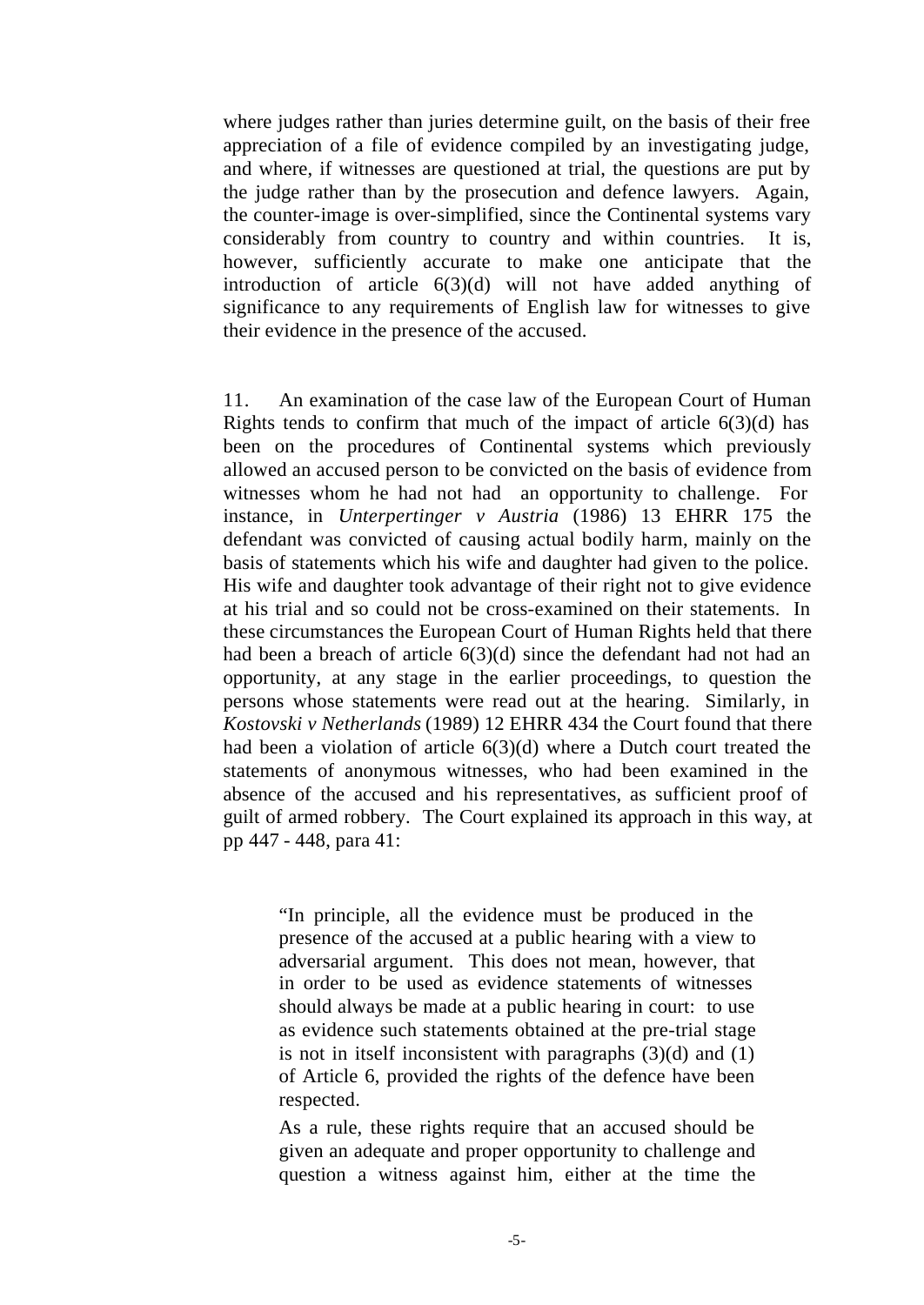witness was making his statement or at some later stage of the proceedings."

In *Van Mechelen v Netherlands* (1997) 25 EHRR 647 a Dutch court had convicted the applicants of attempted manslaughter and robbery on the basis of statements made, before their trial, by anonymous police officers, none of whom gave evidence before the Regional Court or the investigating judge. The Court of Appeal referred the case to the investigating judge who arranged hearings in which he, a registrar and the anonymous witnesses were in one room, while the applicants, their lawyers and the Advocate General were in another room. The two rooms were connected by a sound link only. By a majority, the European Court held, at p 674, para 59, that there had been a breach of article 6(3)(d) since the defence were not only unaware of the identity of the police witnesses but were also prevented from observing their demeanour under direct questioning, and thus from testing their reliability. It had not been explained to the Court's satisfaction why it was necessary to resort to such extreme limitations on the right of the accused to have the evidence against them given in their presence, or why less far-reaching measures were not considered. It seems clear, however, that, if the two rooms had been connected by a video link, which had allowed the applicants and their representatives to observe the demeanour of the witnesses under questioning, this would have gone a long way, at the very least, to meeting the requirements of article  $6(3)(d)$ .

12. By its very nature, the normal trial procedure in this country ensures that an accused can challenge and question the witnesses against him. That is one of its perceived virtues. And one of the aims of the Sixth Amendment to the United States Constitution, which guarantees the defendant in a criminal trial the right "to be confronted with the witnesses against him", is indeed to make sure that the witnesses will be subject to cross-examination. Therefore, where the witness is available for cross-examination at trial, the Sixth Amendment places no restraint on the use of any pre-trial statement which he may have made. So, in *California v Green* (1970) 399 US 149, the Supreme Court held that there was no violation of the Sixth Amendment when the defendant was convicted of supplying marijuana on the basis of pre-trial statements of a witness who gave evidence at the trial and who was subject to full and effective cross-examination. The Court expressly reaffirmed this ruling in *Crawford v Washington* (2004) 541 US 36 per Scalia J, Slip Opinion, at p 24, footnote 9. This approach differs in one particular respect from the one adopted by the European Court of Human Rights in *Kostovski v Netherlands* (1989) 12 EHRR 434, 447 – 448, para 41 quoted above.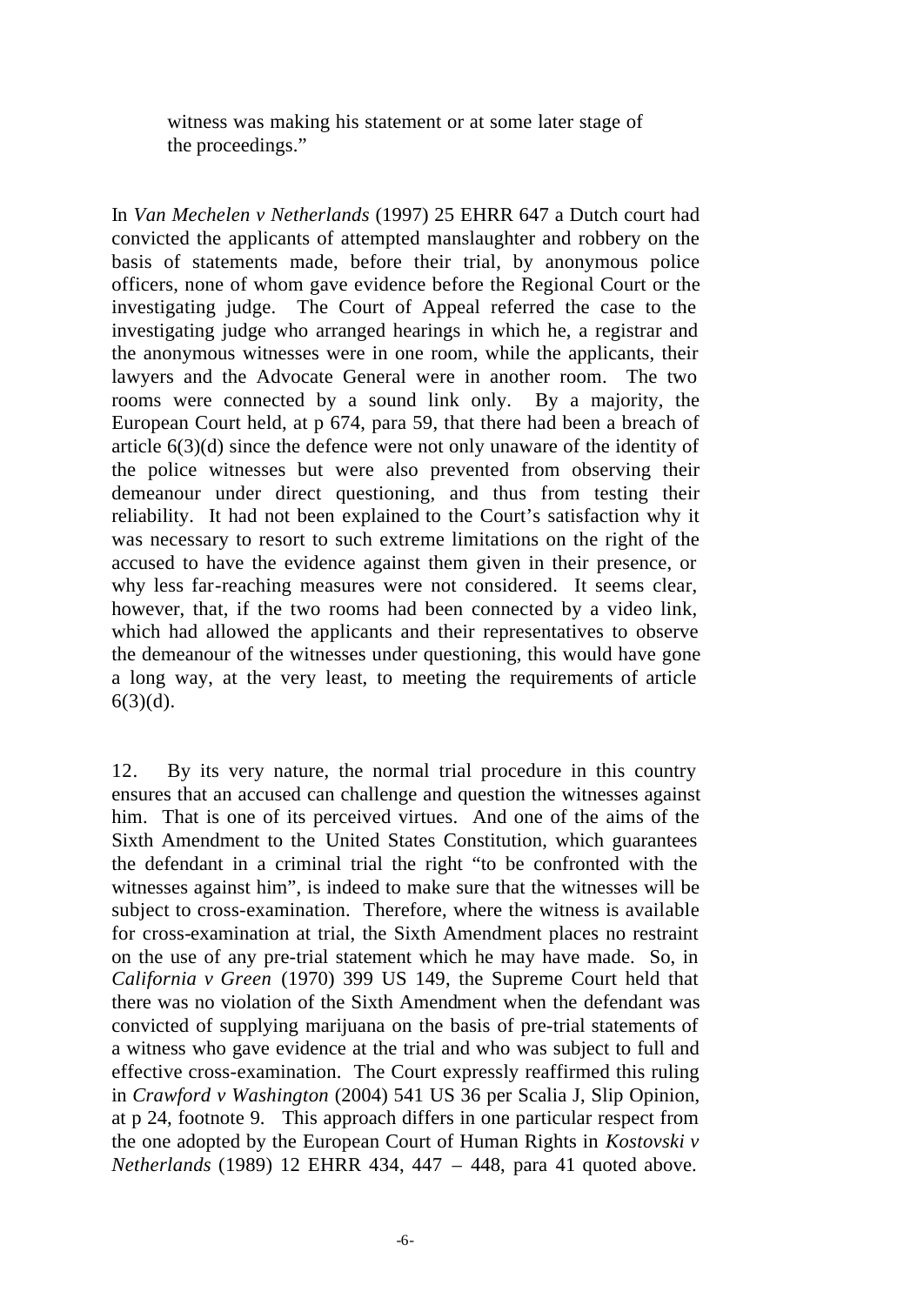The critical element for the European Court is that the defence should have an adequate and proper opportunity to challenge and question a witness on his statement at some stage. The requirements of the Convention are satisfied even if that opportunity is afforded before trial. The Sixth Amendment is somewhat stricter, however, since it requires that the witness should be available for cross-examination at the trial. That is, of course, what happens under the 1999 Act.

13. Mr Starmer drew on another important strand in the case law on the Sixth Amendment as support for his argument that the normal form of trial in Britain is also designed to give effect to a right of any defendant to be confronted with the witnesses against him and to look them in the eye while they are giving evidence. That right was valuable because, human nature being what it is, witnesses were likely to feel differently if they had to repeat their story looking at the man whom they would harm greatly by distorting or mistaking the facts. This line of thought is expounded in the opinion of Scalia J, writing for the Supreme Court, in *Coy v Iowa* (1988) 487 US 1012, 1016 – 1020. More recently, in *Crawford v Washington* Scalia J, again giving the opinion of the Court, went into the historical background to the Sixth Amendment. On that basis he held, Slip Opinion, at p 14, that the principal evil against which it was directed "was the civil-law mode of criminal procedure, and particularly its use of *ex parte* examinations as evidence against the accused." Hence it was aimed at an accuser who made a formal statement to government officers. Doubtless, therefore, it would cover a child witness who gave evidence in a memorandum video recording.

14. It is for the people of the United States, and not for your Lordships, to debate the virtues of the Sixth Amendment in today's world. It overlaps, to some extent, with article  $6(3)(d)$  of the Convention as interpreted by the European Court. But, as interpreted by the Supreme Court, the Sixth Amendment appears to go much further towards requiring, as a check on accuracy, that a witness must give his evidence under the very gaze of the accused. For my part, I would certainly not disparage the thinking behind that requirement. But, whatever its merits, this line of thought never gave rise to a corresponding requirement in English law. That is amply demonstrated by the very brevity of the decision of the Court of Criminal Appeal in *Smellie* (1919) 14 Cr App R 128, holding that a judge could remove the accused from the sight of a witness whom his presence might intimidate.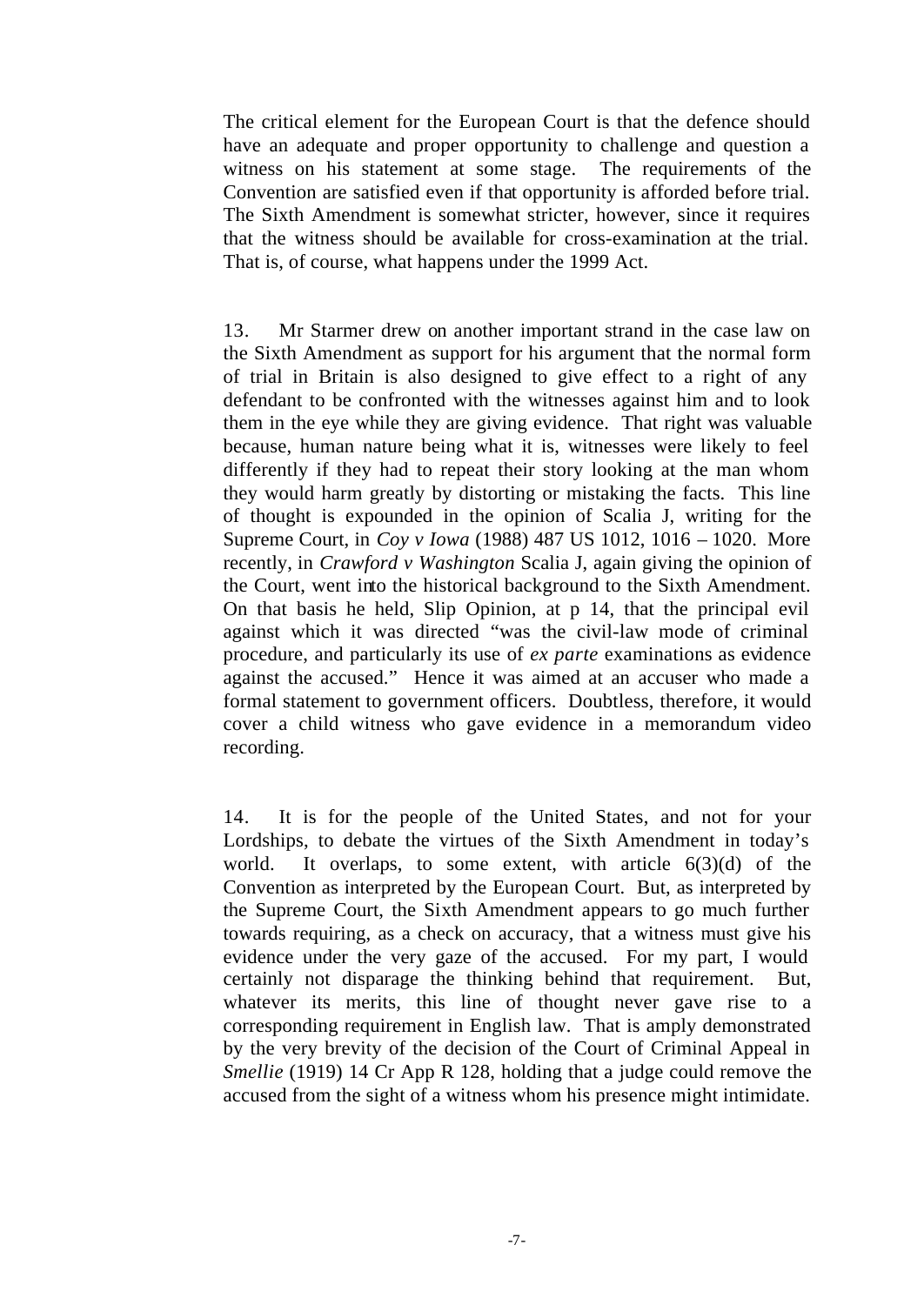15. Nor has article 6(3)(d) of the Convention been interpreted as guaranteeing the accused a right to be in the same room as the witness giving evidence. What matters, as *Kostovski v Netherlands* shows, is that the defence should have a proper opportunity to challenge and question the witnesses against the accused. The decision of the European Commission of Human Rights in *Hols v Netherlands* Application no 25206/94, 19 October 1996, and the judgment of the Court in *SN v Sweden* Application no 34209/96, 2 July 2002, confirm that these requirements can be satisfied even where, for good reason, the accused is not physically present at the questioning. Here the good reason is to further the interests of justice by adopting a system that will assist truthful child witnesses to give their evidence to the best of their ability. The introduction of article  $6(3)(d)$  into English domestic law has therefore not altered the position in this regard. The 1999 Act satisfies the requirements of article  $6(3)(d)$ . Mr Starmer's first challenge to its provisions must therefore be rejected.

16. The other submission advanced by Mr Starmer and adopted by Mr Carter Stephenson was that, by requiring the evidence of child witnesses to be given by video recording and/or video link, while not affording a similar facility to child defendants, the provisions of the 1999 Act violated these defendants' article 6(1) Convention right to equality of arms. As a general rule, however, a provision that is designed to allow truthful witnesses for both sides to give their evidence to the best of their ability cannot make a trial unfair, simply because there is no corresponding provision designed to allow a truthful defendant to give his evidence to the best of his ability. The facts that the defendant does not need to give evidence, and that he has a legal representative to assist him if he chooses to do so, have hitherto been regarded as adequate arguments against the need to make such provision for child defendants in England and Wales. Certain practical difficulties have also been prayed in aid of this stance. It is worth noticing, however, that, when the Vulnerable Witnesses (Scotland) Act 2004 comes into force, under section  $271F(2) - (8)$  of the Criminal Procedure (Scotland) Act 1995 children who give evidence as accused persons will, for the most part, be treated in the same way as other children who are witnesses. So there are no insuperable difficulties in the way of taking some such step.

17. The fact remains, however, that the 1999 Act does not treat child defendants in this way. But, equally, it does not affect any power of the court, in the exercise of its inherent jurisdiction, to make an order, or to give leave, of any description in relation to such defendants who are witnesses: section 19(6), read along with section 17(1). It would be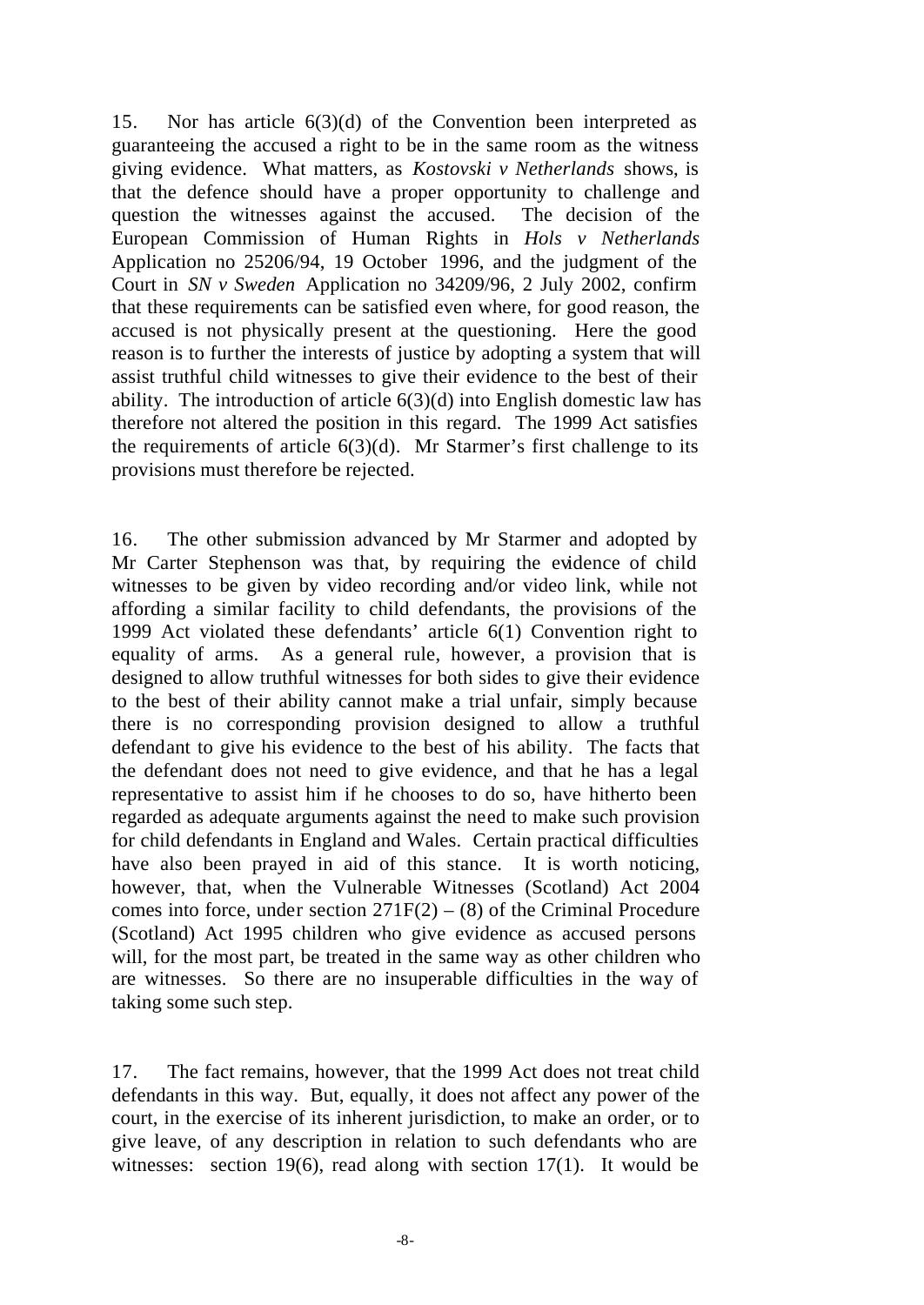inappropriate for the House in this case to determine the scope of any such power to ensure a fair trial where, for example, a child defendant's ability to give evidence satisfactorily was impaired because of the behaviour of a co-defendant, or of a witness or of their associates or of the members of their families. (Cf section  $271F(1)(b)$  to be inserted into the Criminal Procedure (Scotland) Act 1995.) Only if this power should prove to be inadequate in any given case might the defendant's trial be rendered unfair, with the result that there would be a breach of article 6(1).

#### **BARONESS HALE OF RICHMOND**

My Lords,

18. The issue before us is whether the new scheme providing for how child witnesses are to give their evidence in criminal cases is compatible with the right of the defendant to a fair trial under article 6 of the European Convention on Human Rights, in particular when that defendant is also a child. The question certified for us by the Divisional Court was this:

"Are the provisions of section 21(5) of the Youth Justice and Criminal Evidence Act 1999 compliant with Article 6 of the European Convention on Human Rights insofar as they prevent individualised consideration of the necessity for a special measures direction at the stage at which the direction is made?"

19. It is necessary, therefore, to explain how section 21(5) fits into the scheme for "special measures directions in the case of vulnerable and intimidated witnesses", set up by Chapter I of Part II to the Youth Justice and Criminal Evidence Act 1999. This followed from *Speaking Up for Justice, Report of the Interdepartmental Working Group on the treatment of Vulnerable or Intimidated Witnesses in the Criminal Justice System* (Home Office, 1998). This is turn followed a Council of Europe Recommendation No R(97)13, *Intimidation of witnesses and the rights of the defence,* adopted on 10 September 1997. The new scheme built upon and expanded earlier tentative steps taken both by the common law and statute to enable children to give evidence in criminal trials: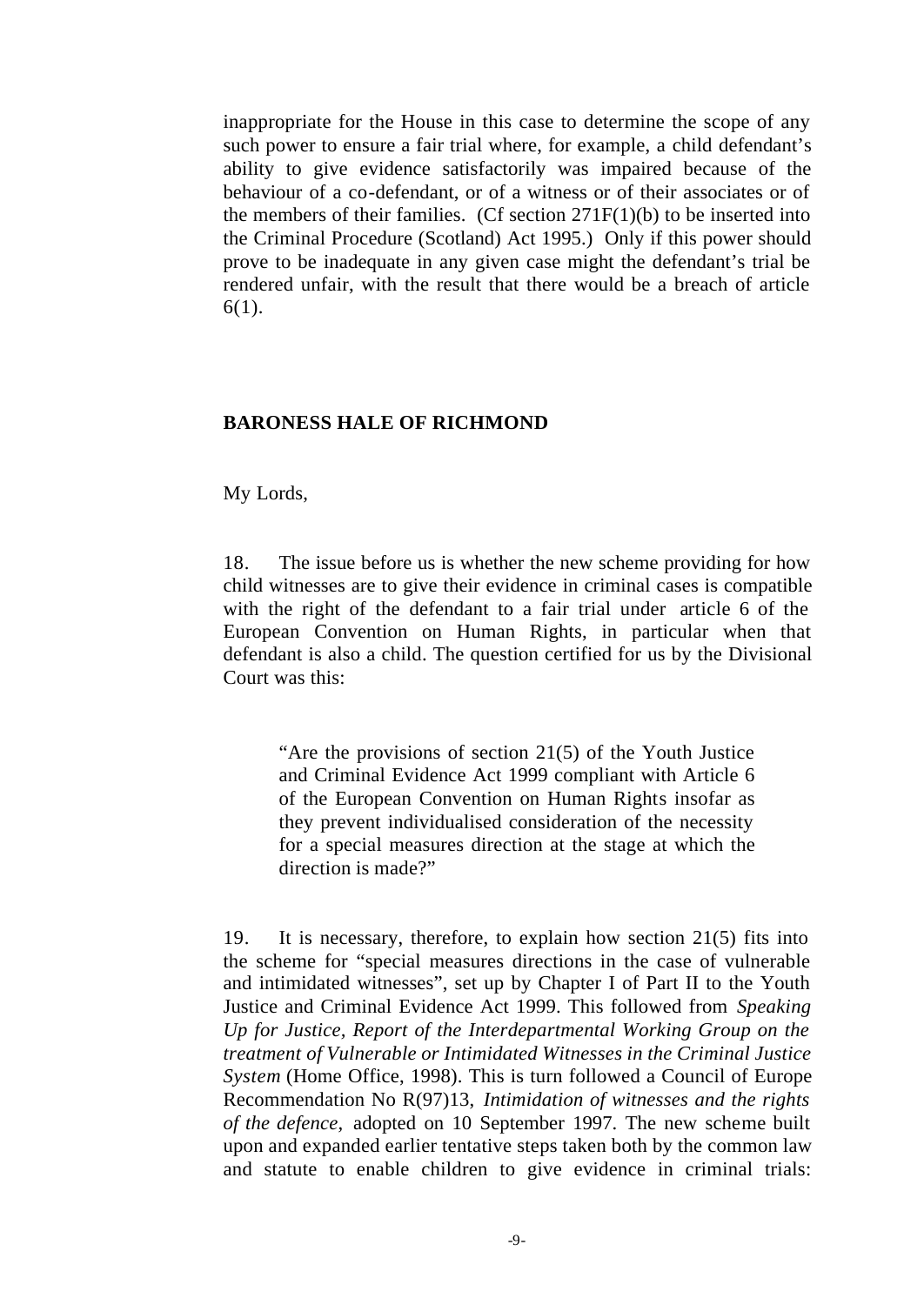removing the accused from the sight though not the hearing of a witness (*R v Smellie* (1919) 14 Cr App R 128); setting up screens to prevent the witness seeing or being seen from the dock (*R v X, Y and Z* (1990) 91 Cr App R 36); allowing a child to give evidence by live television link (Criminal Justice Act 1988, s 32); and admitting a video recorded interview as the child's evidence in chief (Criminal Justice Act 1988, section 32A, inserted by the Criminal Justice Act 1991, s 54). The aim of the special measures is to assist vulnerable or intimidated witnesses who might otherwise be unwilling to come forward at all or unable to give the best evidence of which they are capable.

#### **The legislation**

20. Section 16(1)(a) provides that all children under 17 at the time of the directions hearing are eligible for assistance. Section  $16(1)(b)$  and (2) deal with mentally or physically disordered or disabled witnesses and section 17 deals with witnesses whose evidence is likely to be affected by fear or distress. Under section 18(1)(a), seven special measures are potentially available to help children and disabled witnesses: screens to prevent them seeing the accused (section 23); giving evidence by means of a live television link (section 24); giving evidence in private (section 25); removing wigs or gowns (section 26); admitting a video-recorded interview as their evidence in chief (section 27); admitting a video recording of cross-examination and reexamination (section 28 – but this has not been brought into force); examination through an intermediary (section 29); and devices to aid the communication of questions and answers to and by a disabled witness (section 30). All except the last two are available to help witnesses who are in fear or distress (see section  $18(1)(b)$ ). None of these measures is available unless the Secretary of State has notified the court that arrangements are in place locally for implementing them (see section  $18(2), (3)$ .

21. All witnesses, whether for the prosecution or defence, may be eligible for assistance except for the accused (see sections 16(1) and 17(1)). Any party may make an application for a special measures direction or the court may raise the issue of its own motion (section  $19(1)$ ). For most witnesses, the court has first to determine whether the witness is eligible, then whether any of the special measures would be "likely to improve the quality" of her evidence, and if it would, which measures to direct (section 19(2)).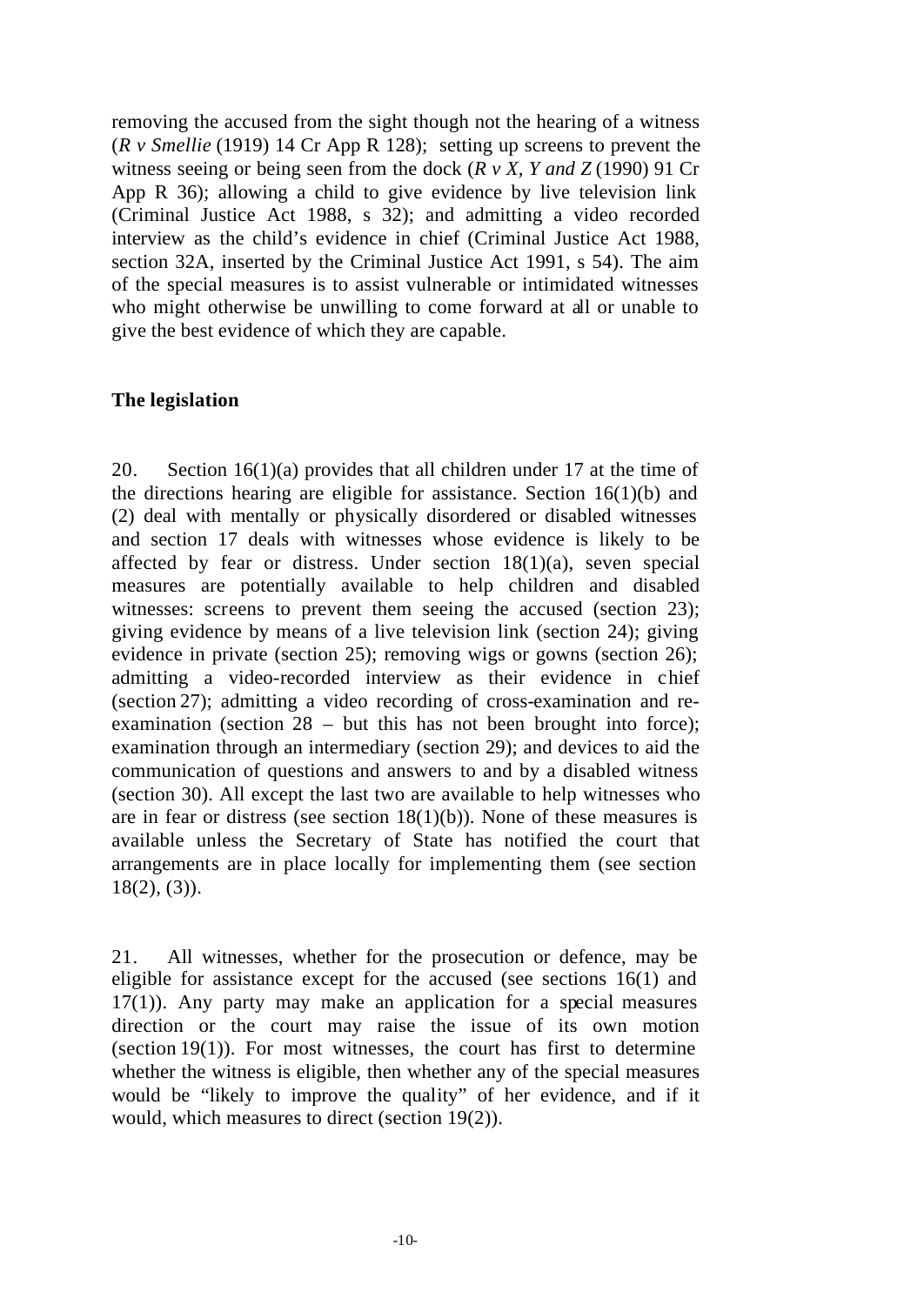22. For child witnesses, however, there is a special regime applying to two of the special measures, video-recorded interviews and live link. If the witness is a child, the court must first have regard to the principles set out in section  $21(3)$  to (7). If these require either or both of these special measures to be applied, the court must assume that they will be likely to maximise the quality of the child's evidence (see section  $21(2)$ ). Section  $21(3)$  to (5) read as follows (section  $21(6)$  and (7) deal with video-recorded cross examination):

"(3) The primary rule in the case of a child witness is that the court must give a special measures direction in relation to the witness which complies with the following requirements:-

- (a) it must provide for any relevant recording to be admitted under section 27 (video recorded evidence in chief); and
- (b) it must provide for any evidence given by the witness in the proceedings which is not given by means of a video recording (whether in chief or otherwise) to be given by means of a live link in accordance with section 24.

(4) The primary rule is subject to the following limitations:-

- (a) the requirement contained in subsection (3)(a) or (b) has effect subject to the availability (within the meaning of section 18(2)) of the special measure in question in relation to the witness;
- (b) the requirement contained in subsection  $(3)(a)$  also has effect subject to section 27(2); and
- (c) the rule does not apply to the extent that the court is satisfied that compliance with it would not be likely to maximise the quality of the witness's evidence so far as practicable (whether because the application to that evidence of one or more other special measures available in relation to the witness would have that result or for any other reason).

(5) However, subsection (4)(c) does not apply in relation to a child witness in need of special protection."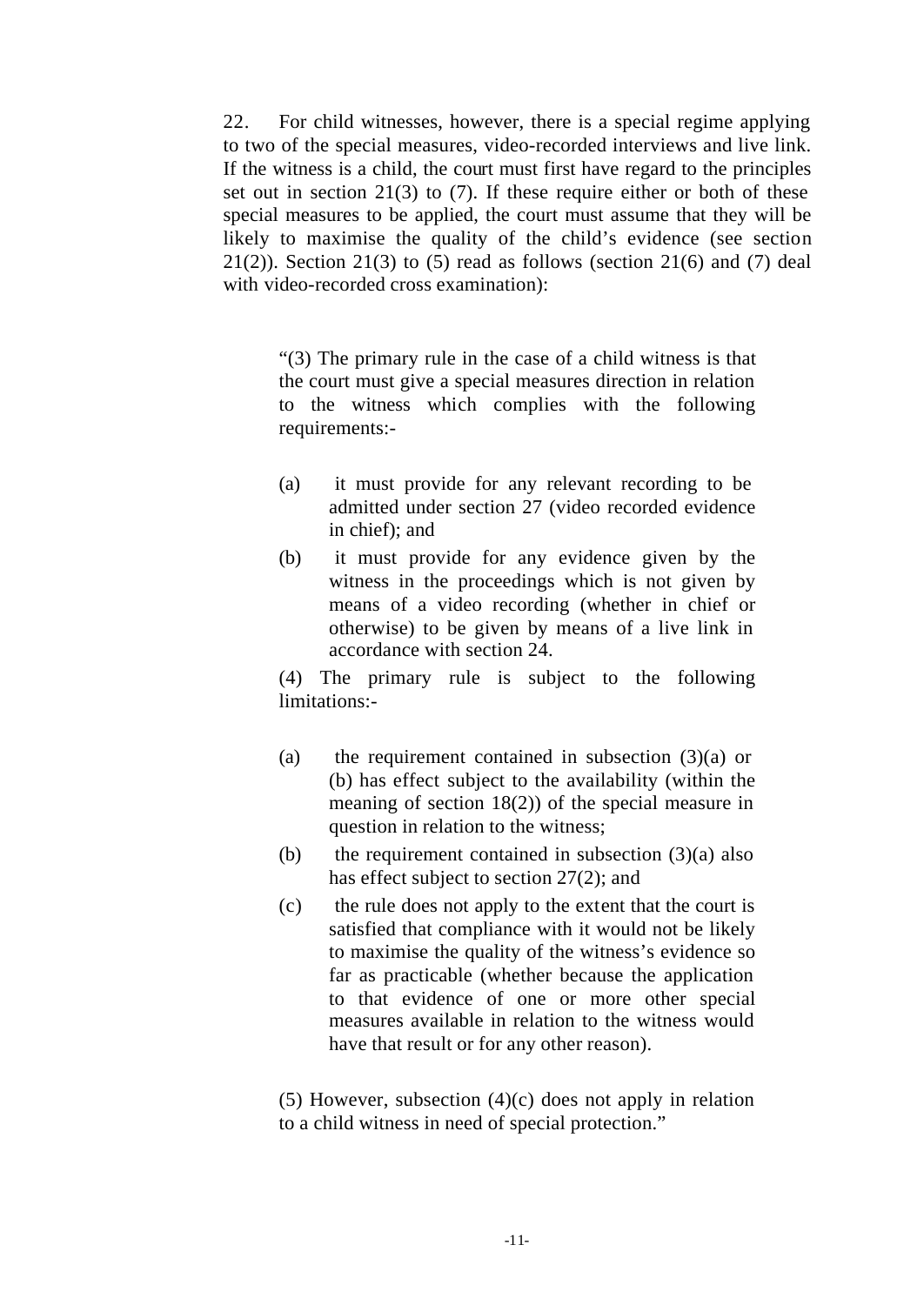23. A child witness is "in need of special protection" if the offence to which the proceedings relate is a sexual offence under various listed statutes, kidnapping, false imprisonment or child abduction, cruelty to a child, or any offence "which involves an assault on, or injury or threat of injury to, any person" (see section 35(3)).

24. Thus the presumption is that all child witnesses give their evidence in chief by means of a video-recorded interview (which has been conducted for that purpose, see section  $21(1)(c)$ ), if there is one. The court does, however, have a discretion to refuse to admit the video or part of it under section 27(2). This reads:

"(2) A special measures direction may, however, not provide for a video recording, or a part of such a recording, to be admitted under this section if the court is of the opinion, having regard to all the circumstances of the case, that in the interests of justice the recording, or that part of it, should not be so admitted."

25. It is common ground that this discretion can be exercised at the preliminary hearing where special measures are first considered. The Home Office and other interested Departments have published guidance on how these interviews are to be conducted: see *Achieving Best Evidence in Criminal Proceedings: Guidance for Vulnerable or Intimidated Witnesses, including Children* (2001), Chapter 2, revising and expanding upon the earlier *Memorandum of Good Practice on Video Recorded Interviews for Child Witnesses in Criminal Proceedings* (1992). These interviews are not conducted in the same way as an ordinary examination in chief. Every attempt is made to put the child at her ease and to enable her to speak freely about what has happened. Hence, there may be criticisms of the way in which the interview was conducted or it may contain inadmissible or prejudicial material which should be excluded. In considering whether any part of a recording should not be admitted, the court has to consider whether any prejudice to the accused is outweighed by the desirability of showing the whole, or substantially the whole of the interview (section 27(3)). In reality, the defence may be more than willing for an unsatisfactory interview to be admitted.

26. The presumption also is that all child witnesses will give the rest or the whole of their evidence by live link, if it is available (section  $21(4)(a)$ ). This is not subject to a discretion comparable to that in section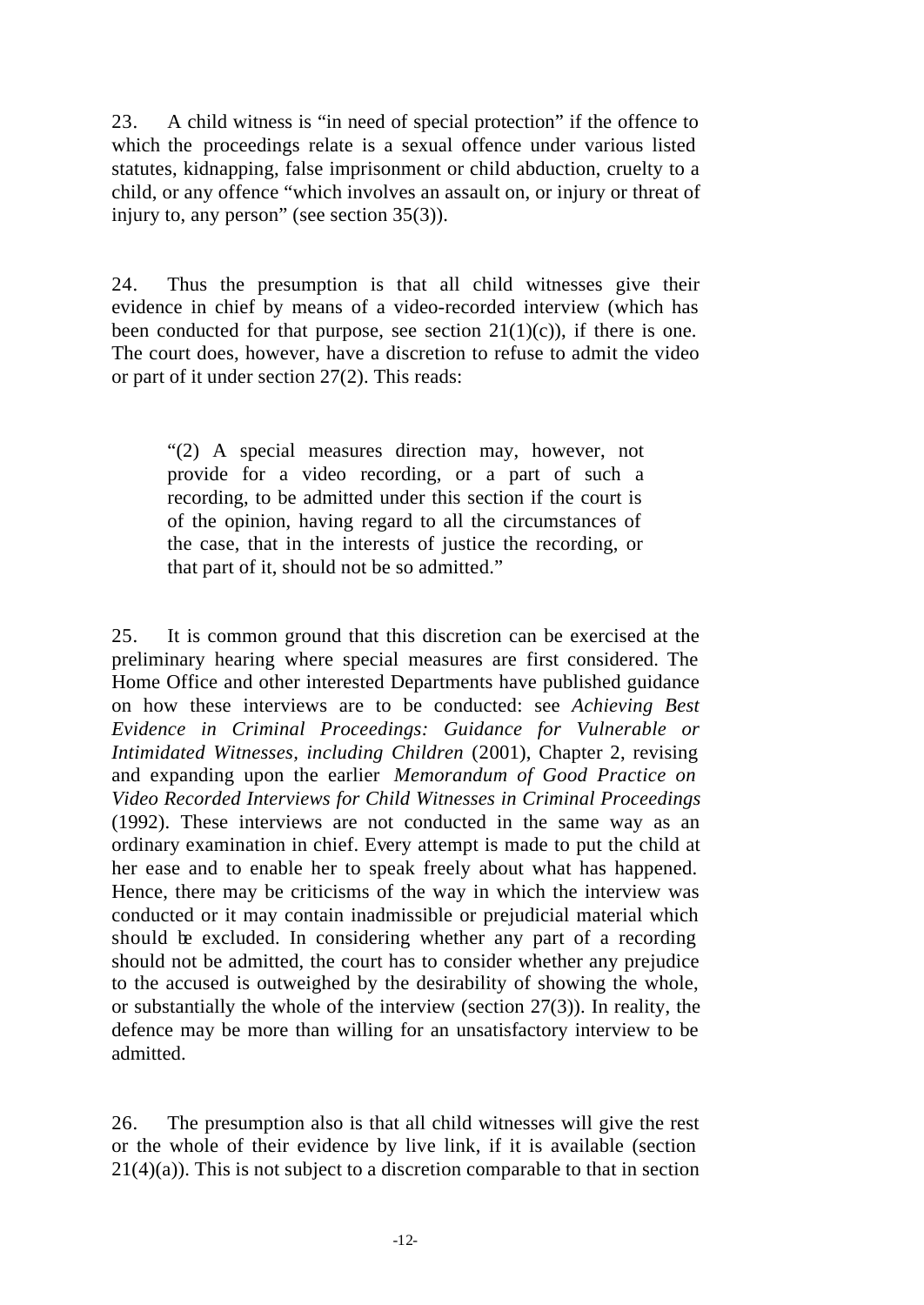27(2). This is not surprising, as the only difference between giving evidence by live link and giving evidence in the normal way is that the witness is not physically present in the court room. She can still be seen and heard, often at closer range than in many courtrooms. The definition of live link is in section 24(8):

"(8) In this Chapter "live link" means a live television link or other arrangement whereby a witness, while absent from the courtroom or other place where the proceedings are being held, is able to see and hear a person there and to be seen and heard by the persons specified in section  $23(2)(a)$  to (c)."

27. The "persons specified" are the judge or justices (or both) and the jury (if there is one); legal representatives acting in the proceedings; and any interpreter or other person appointed to assist the witness. They do not include the accused (for the unfortunate reason that the list is taken from that referring to the use of screens, the whole purpose of which is to prevent the witness seeing and being seen by the accused). But this is not an exclusive definition. If the accused is in the courtroom, the court would and normally should, in the exercise of its power to ensure a fair trial, arrange matters so that he can see the witness too.

28. In cases where the child is *not* "in need of special protection", that is where the offences do *not* involve sex, kidnapping, cruelty or violence, the court may also disapply the rule in favour of video recording and live link, if it is satisfied that it "would not be likely to maximise the quality of the [child's] evidence" (section  $21(4)(c)$ ). In cases where the child *is* in need of special protection, however, the court has no power to disapply the rule for that reason (section 21(5)). The irrebuttable presumption is that in all proceedings for offences of a sexual or violent nature, giving evidence in this way is likely to enable the child to give her best quality evidence.

29. All of this will be considered at the preliminary hearing when special measures are first raised (unless it is uncontested, in which case a hearing may be dispensed with, s 20(6)). Once made, a direction is intended to be binding until the proceedings are completed. This was a crucial feature of the scheme recommended in *Speaking Up for Justice*, para 2.2: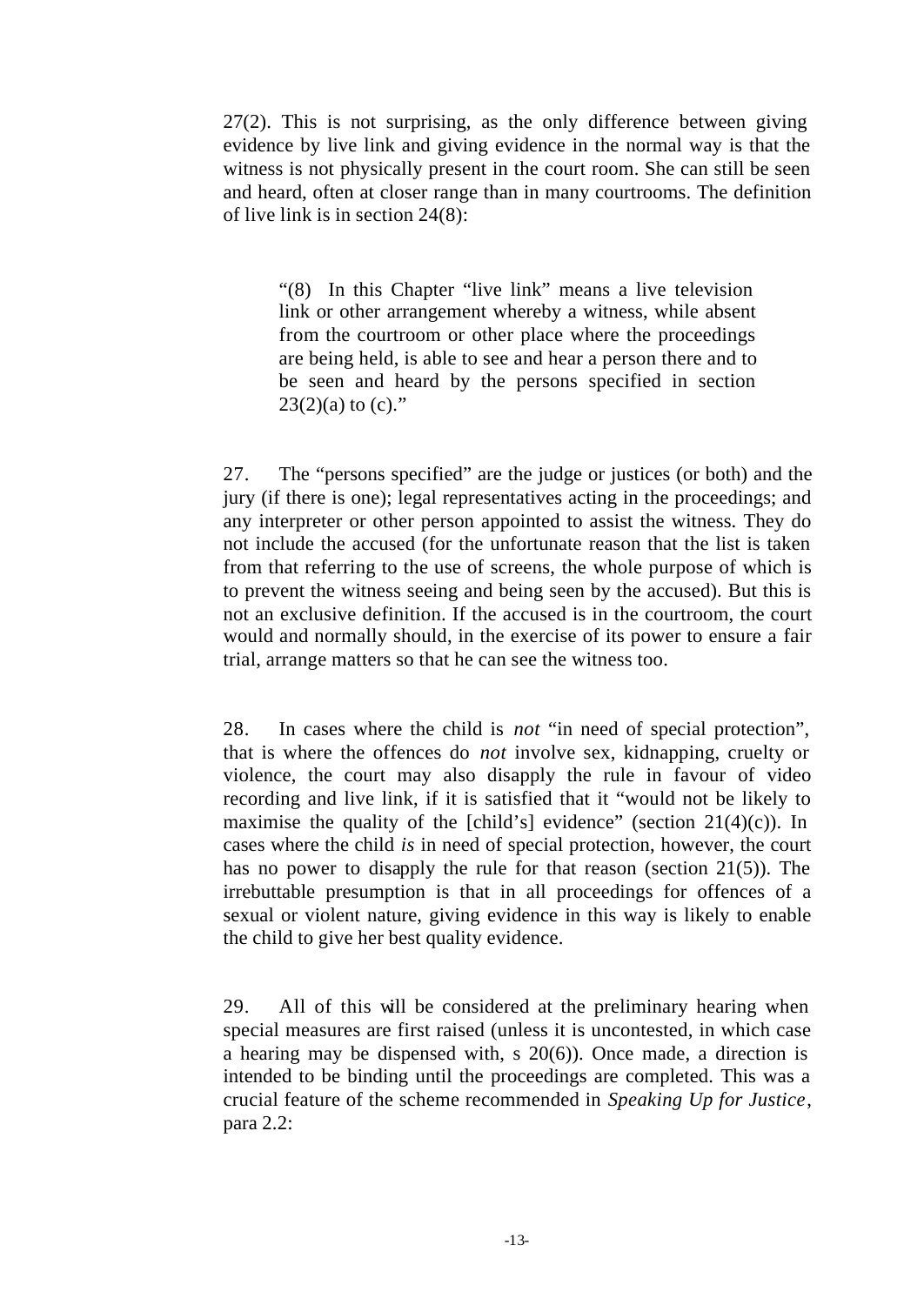"The Working Group proposes a scheme which would involve the identification of a vulnerable or intimidated witness and their needs at an early stage in the police investigation. This would enable decisions to be taken on appropriate methods of interview and investigation and ensure that there is appropriate pre-trial preparation. The prosecution and defence would be able to apply to the court for special measures to be made available to assist the witness during the trial. Decisions on the measures to be used would be made by the court at a pre-trial hearing and this would be binding so as to ensure that the witness knows in advance of the trial what assistance s/he will be receiving, including the way in which they will be giving their evidence."

30. Hence section 20(1) provides:

"(1) Subject to subsection  $(2)$  and section  $21(8)$ , a special measures direction has binding effect from the time it is made until the proceedings for the purpose of which it is made are either:-

- (a) determined (by acquittal, conviction or otherwise), or
- (b) abandoned,

in relation to the accused or (if there is more than one) in relation to each of the accused."

31. Section 21(8) does not (yet) apply to this case. It provides that a special measures direction for a child witness ceases automatically once the child reaches 17, unless she has already begun to give evidence or the direction has provided for the admission of a video-recording.

32. Section 20(2), however, gives power to discharge or vary the direction in certain circumstances:

"(2) The court may discharge or vary (or further vary) a special measures direction if it appears to the court to be in the interests of justice to do so, and may do so either:-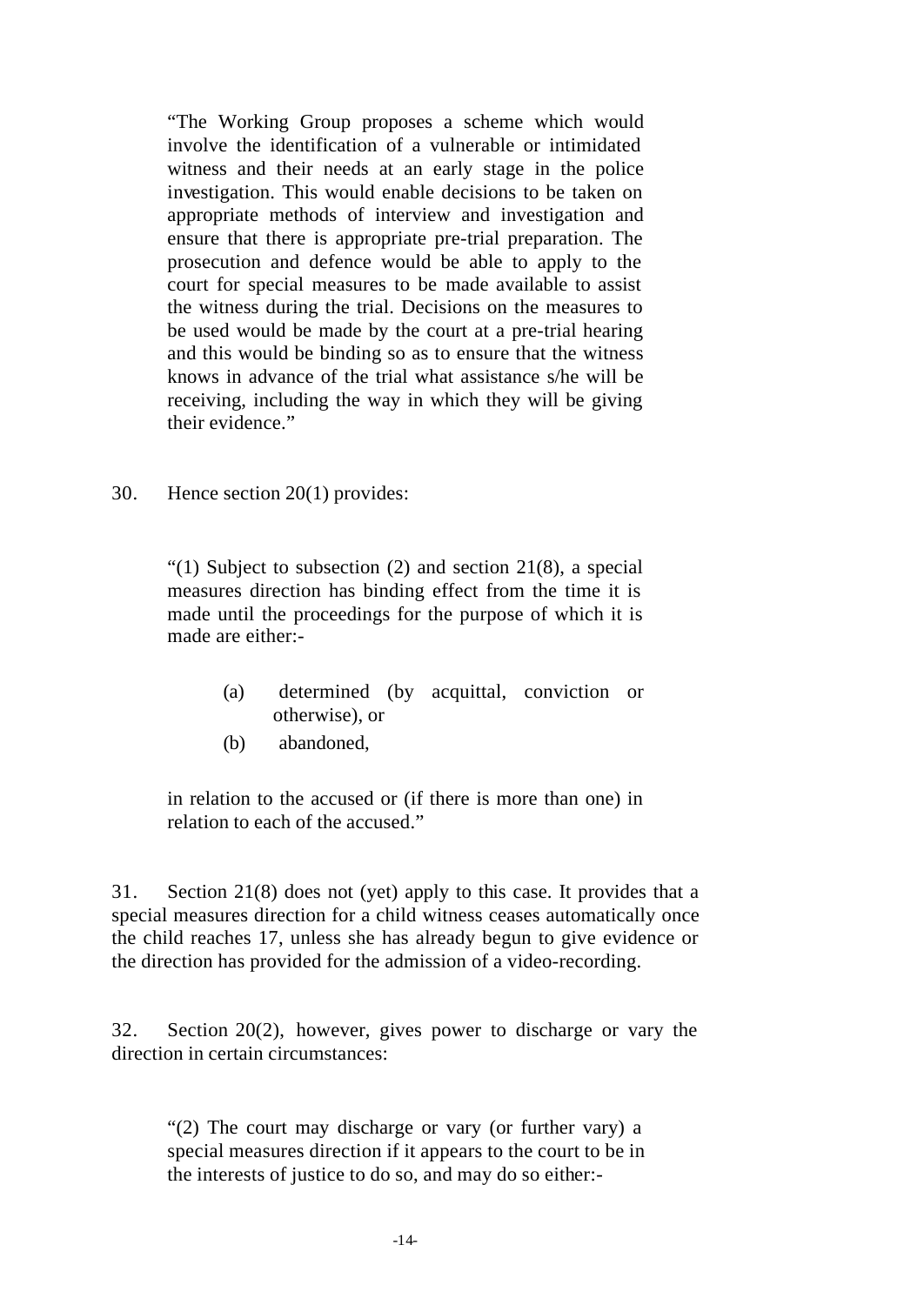- (a) on an application made by a party to the proceedings, if there has been a material change of circumstances since the relevant time, or
- (b) of its own motion."

33. It would be irrational for a court to make a special measures direction which it was bound to make because of the rules applying to child witnesses and then immediately to vary or discharge it in the interests of justice. Section 20(2) must be contemplating a time after the special measures direction has been made, perhaps at the trial or perhaps at some intermediate stage. It is unlikely to arise much, if at all, in relation to the two special measures with which we are concerned, because both may be disapplied by the trial judge or magistrates in the interests of justice.

34. Thus, once a live link direction has been given, section 24(2) provides that the witness cannot give evidence in any other way without the permission of the court. But section 24(3) provides:

"(3) The court may give permission for the purposes of subsection (2) if it appears to the court to be in the interests of justice to do so, and may do so either-

- (a) on an application by a party to the proceedings, if there has been a material change of circumstances since the relevant time, or
- (b) of its own motion."

35. Again, this must contemplate a time after the live link direction has been made. Usually it will be at the trial, for example where the machinery is not working properly or where the child is sliding down so as to be invisible to the camera. Another possibility might be where the child was positively anxious to give evidence in the courtroom and the court considered that it would be contrary to the interests of justice to require her to use the live link.

36. Where a video recording is admitted under section 27, the witness may not give evidence in chief in any other way on any matter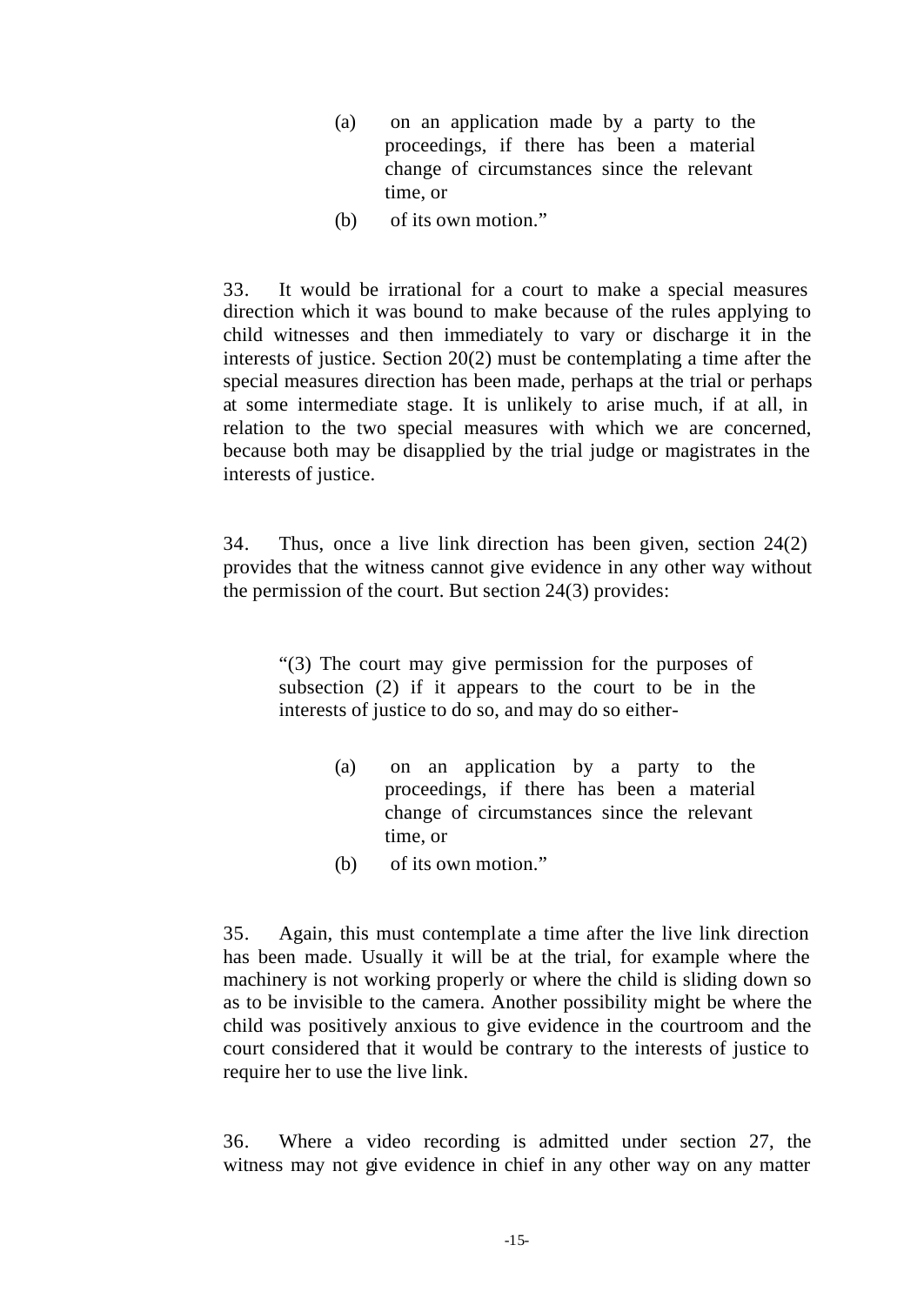which has been adequately dealt with in the recording or without the permission of the court on any matter dealt with (but less than adequately) in that testimony (section  $27(5)(b)$ ). The court may give that permission in the same circumstances as those set out in section 24(3) for live link (section 27(7)).

37. But such departures from the primary rules are clearly intended to be exceptional. The earlier powers in sections 32 and 32A of the Criminal Justice Act 1988 were exceptions to the normal practice of giving evidence in the court room, for which in the case of live link an individual case had to be made each time (see *R (Director of Public Prosecutions) v Redbridge Youth Court* [2001] 1 WLR 2403, 2413, para 17). By contrast, the 1999 Act provides that the normal procedure for taking the evidence of child witnesses is to be by video recording and live link.

38. The benefits of this are many. Mr Carter Stephenson, on behalf of the appellant G, acknowledges that a video-recorded interview is likely to be the best evidence that a child can give. It can take place close to the events in question when the recollection is fresh in the child's mind. It is done in an informal setting where every effort is made to make the child feel comfortable and able to speak freely. It is conducted by professionals who are specially trained in questioning children, first to establish that they understand the importance of telling the truth and then to elicit their story as fully as possible in language the child understands but without suggestion or leading questions. But this is obviously not appropriate where the child herself might be charged with an offence; she should be interviewed under the Police and Criminal Evidence Act 1984 (PACE) in the usual way.

39. Whether the direction is for a video recording or only for live link, the child and everyone else knows the position from an early stage. The child can be reassured that she will not have to go into the court room. This is not only reassuring for the witness, but may encourage other child witnesses to come forward or reduce their parents' reluctance to allow them to do so. It is also carries no implicit disparagement of the accused. If all child witnesses give their evidence in this way, there is no suggestion that this is an exceptional case in which the child requires special protection from the accused.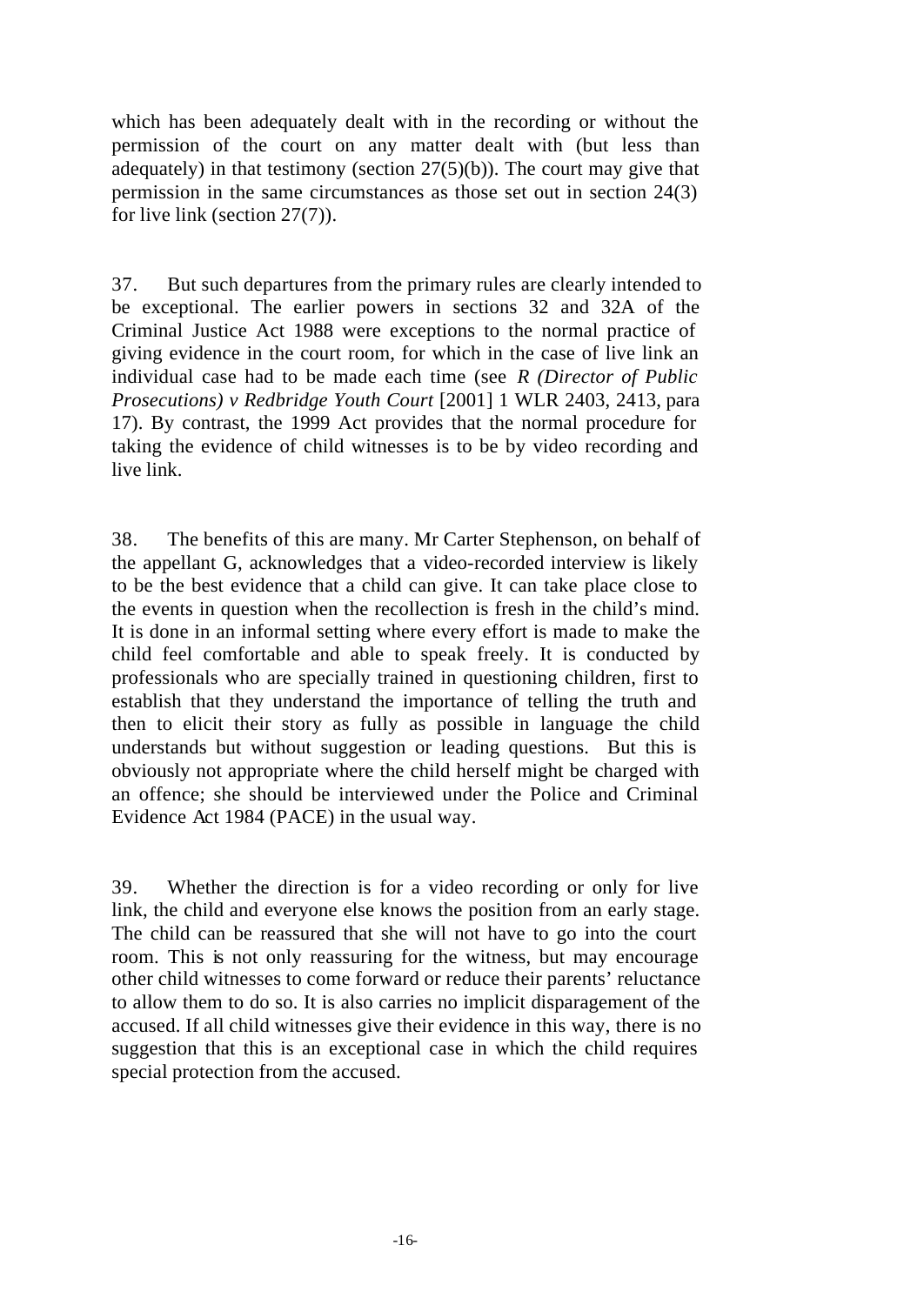## **These proceedings**

40. In the cases before us the making of a special measures direction was opposed at the outset. In the case of D (and in the associated cases of R and N), justices in the Youth Court ordered that the evidence of child witnesses then aged 13 or 14 be given by live link in prosecutions for robbery of child defendants then aged 14, 16 and 15 respectively. The justices were advised by their clerks that the effect of section 21(5) (see para 28 earlier) was that they had no discretion. The accused applied for judicial review.

41. In the case of G (and of I and AE associated with it) District Judges in the Youth Court declined to make special measures directions in respect of witnesses then aged 12, 16 and 15 in prosecutions for robbery or assault of child defendants then aged 14, 16 and 15. The special measures in question were live link and, in the case of G, a video-recorded interview of the witness O, who was 11 at the time of the events giving rise to the charge. According to the written reasons later given by District Judge Black, the directions were refused because of the inequality of arms between the prosecution and the defence where both the prosecution witnesses and the accused were children, but the accused children did not qualify for special measures. The Director of Public Prosecutions applied for judicial review.

42. A Divisional Court consisting of Rose LJ and Henriques J held that there was nothing in article 6 which prohibited a vulnerable witness from giving evidence in a different room from the accused, nor could a live link or a video recording infringe the right to examine witnesses guaranteed by article 6(3)(d). Accordingly they dismissed the applications of D, R and N and allowed the applications of the Director of Public Prosecutions in the cases of G, I and AE. They certified the question of law set out in paragraph 18 earlier.

43. There were three strands in the arguments presented by the appellants: first the limited power to disapply the primary rule in the interests of justice; second, the procedural requirements of a fair trial under article 6 of the European Convention on Human Rights; and third the "equality of arms" principle also derived from article 6.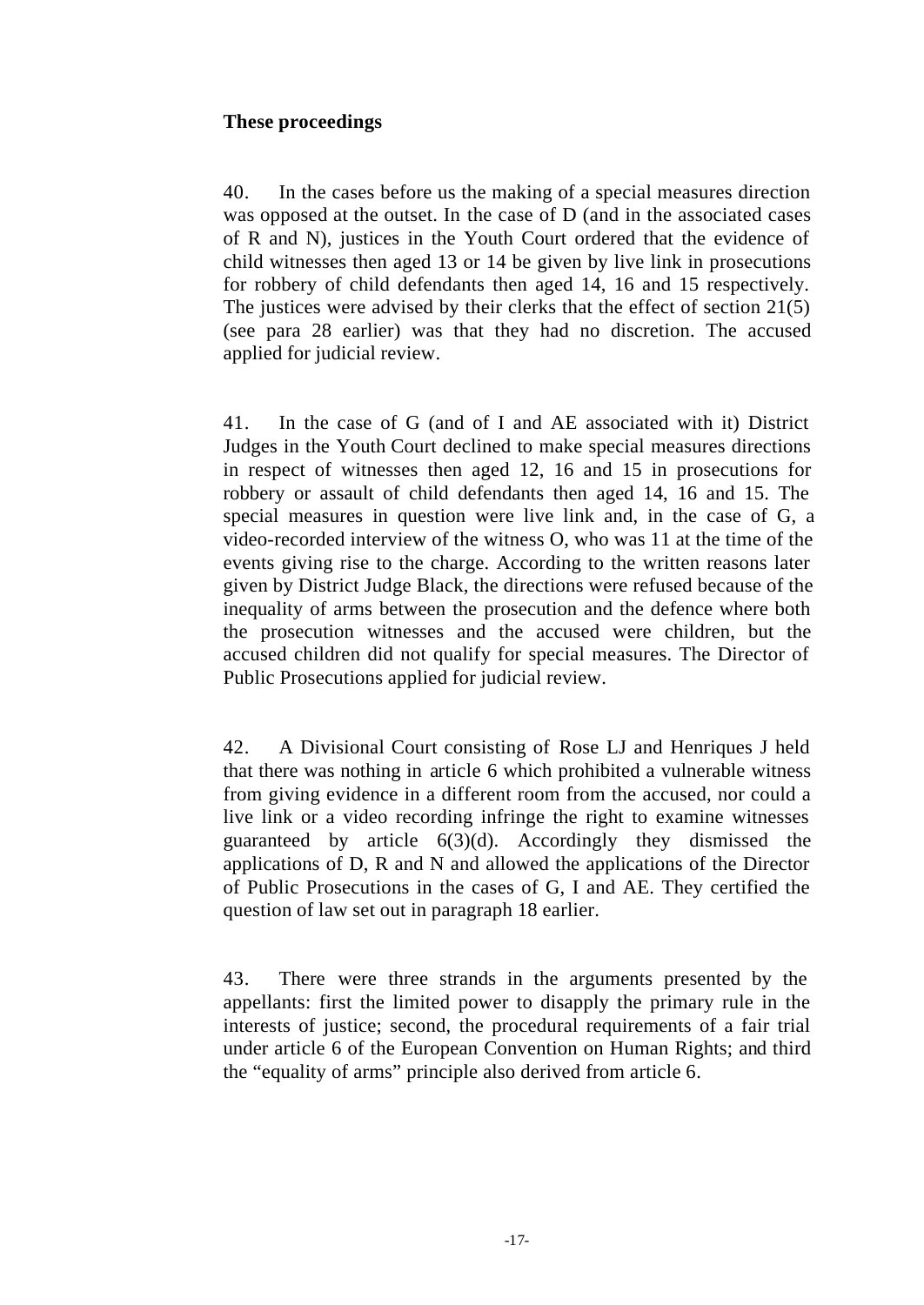## **Disapplying the primary rule**

44. First, Mr Starmer on behalf of D conceded that it was permissible for there to be a statutory presumption in favour of these special measures for child witnesses. His concern was with the limited opportunities for displacing them in the interests of justice. He accepted, indeed it was crucial to his argument, that the power to vary or discharge a special measures direction in section 20(2) could not be used at the time when the direction was made. Further, as a party could only apply for a variation or discharge if there had been a change in the circumstances, he argued that the court could only vary or discharge the direction if there had been such a change. The power in section 24(3) to permit a witness to give evidence other than by live link is in the same terms. Hence, he argued, the court was unable to disapply the primary rule if there was a risk of injustice which was apparent at the outset.

45. It is clear that, by enacting the primary rule and limiting the circumstances in which it may be disapplied, Parliament did not mean to allow defendants to challenge the use of a video recording or live link simply because it is a departure from the normal procedure in criminal trials. There is no question, as there was for live link applications under the old law, of the court striking a balance between the "right of the defendant to have a hearing in accordance with the norm" and "the interests not only of the child witness but also of justice, to ensure that the witness will be able to give evidence and give evidence unaffected by the stress of appearing in court itself" (see *Redbridge*, para 17). Parliament has decided what is to be the norm when child witnesses give evidence. Hence there will have to be a special reason for departing from it. The fact that there is no particular reason to think that this particular child will be upset, traumatised or intimidated by giving evidence in court does not make it unjust for her to give it by live link and video if there is one (cf *Redbridge*, para 16).

46. It is very difficult, and counsel found it difficult, to think of reasons which might make a live link or the admission of a recording unjust which were unrelated either to the quality of the equipment on the day, to the content and quality of the video recording, or the unavailability of the recorded witness for cross-examination (express power to exclude the video recording in these circumstances is preserved by section 27(4)). He gave the example of an assault charge in which the defence was self defence, where it might be important to see the witness in person and gain an impression of how threatening he could be, especially when angry. This is exactly the sort of question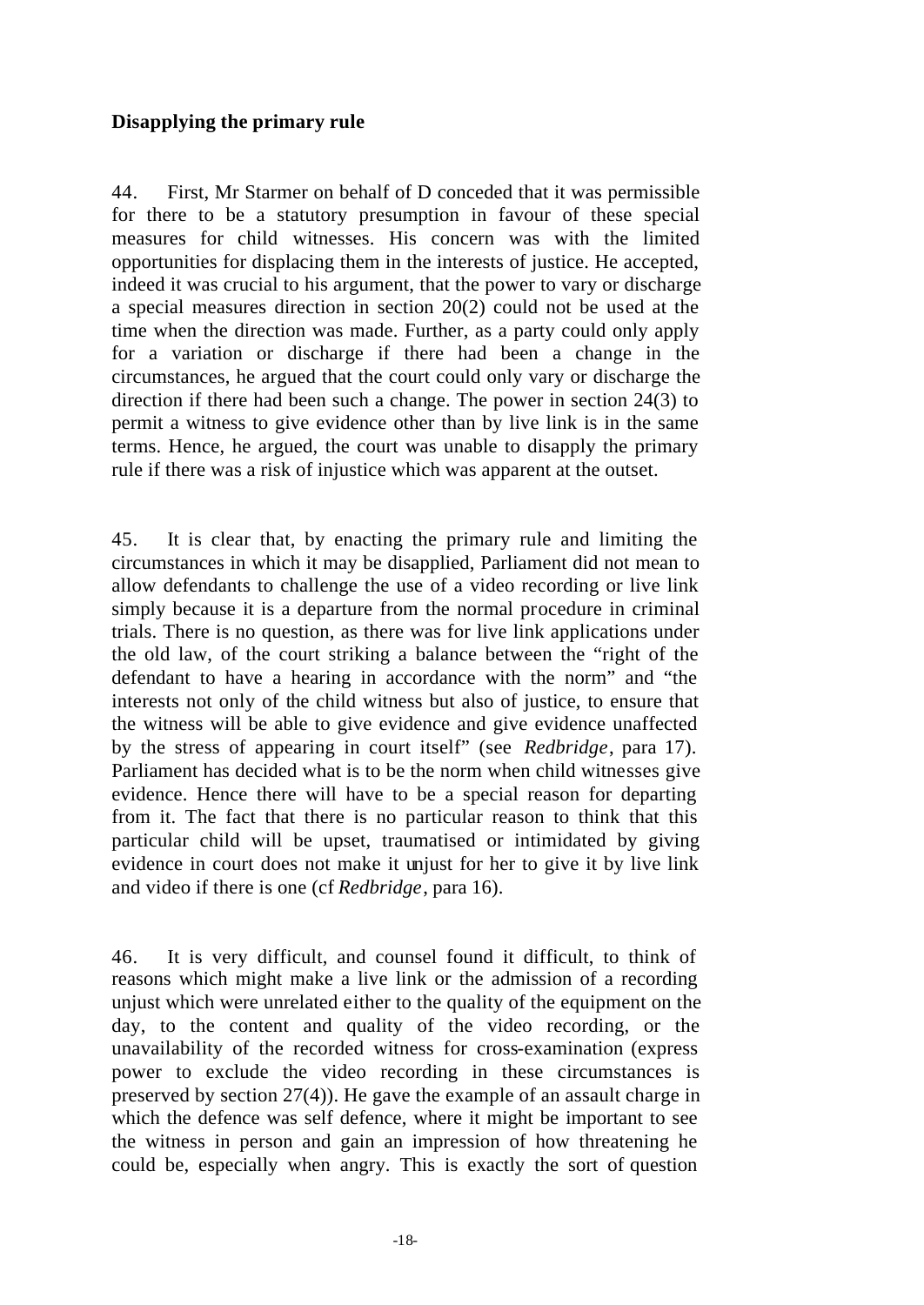which should be considered only at the trial and not at any preliminary hearing. Only then will the court be able to judge whether there is a real risk of injustice if the fact finders are not allowed to see the witness in the flesh. Even if there is, there are several ways of counter-acting it, for example by bringing the witness into the courtroom after he has given his evidence. But there is nothing in section 20(2) or, more to the point, in section 24(3) to prevent the judge or magistrates trying the case considering the matter and taking whatever action is needed to secure a fair trial on the day. The object of requiring a change in circumstances before a party may apply is simply to avoid repeated attempts to revisit the issue. The court is there to see justice done on the day. But the court must always start from the statutory presumption that there is nothing intrinsically unfair in children giving their evidence in this way.

#### **The procedural requirements of article 6**

47. Second, therefore, it is argued that this approach is contrary to the defendant's right to a fair trial guaranteed by article 6 of the European Convention on Human Rights. The relevant parts read as follows:

"(1) In the determination of  $\ldots$  any criminal charge against him, everyone is entitled to a fair and public hearing . . . by an independent and impartial tribunal . . . (3) Everyone charged with a criminal offence has the following minimum rights: . . .

(d) to examine or have examined witnesses against him and to obtain the attendance and examination of witnesses on his behalf under the same conditions as witnesses against him."

48. The European Court of Human Rights has considered this in a series of cases dealing with anonymous prosecution witnesses. It has enunciated the basic principles time and again, most conveniently in *Kostovski v Netherlands* (1989) 12 EHRR 434, 447-8:

"39. It has to be recalled at the outset that the admissibility of evidence is primarily a matter for regulation by national law. Again, as a general rule it is for the national courts to assess the evidence before them. . .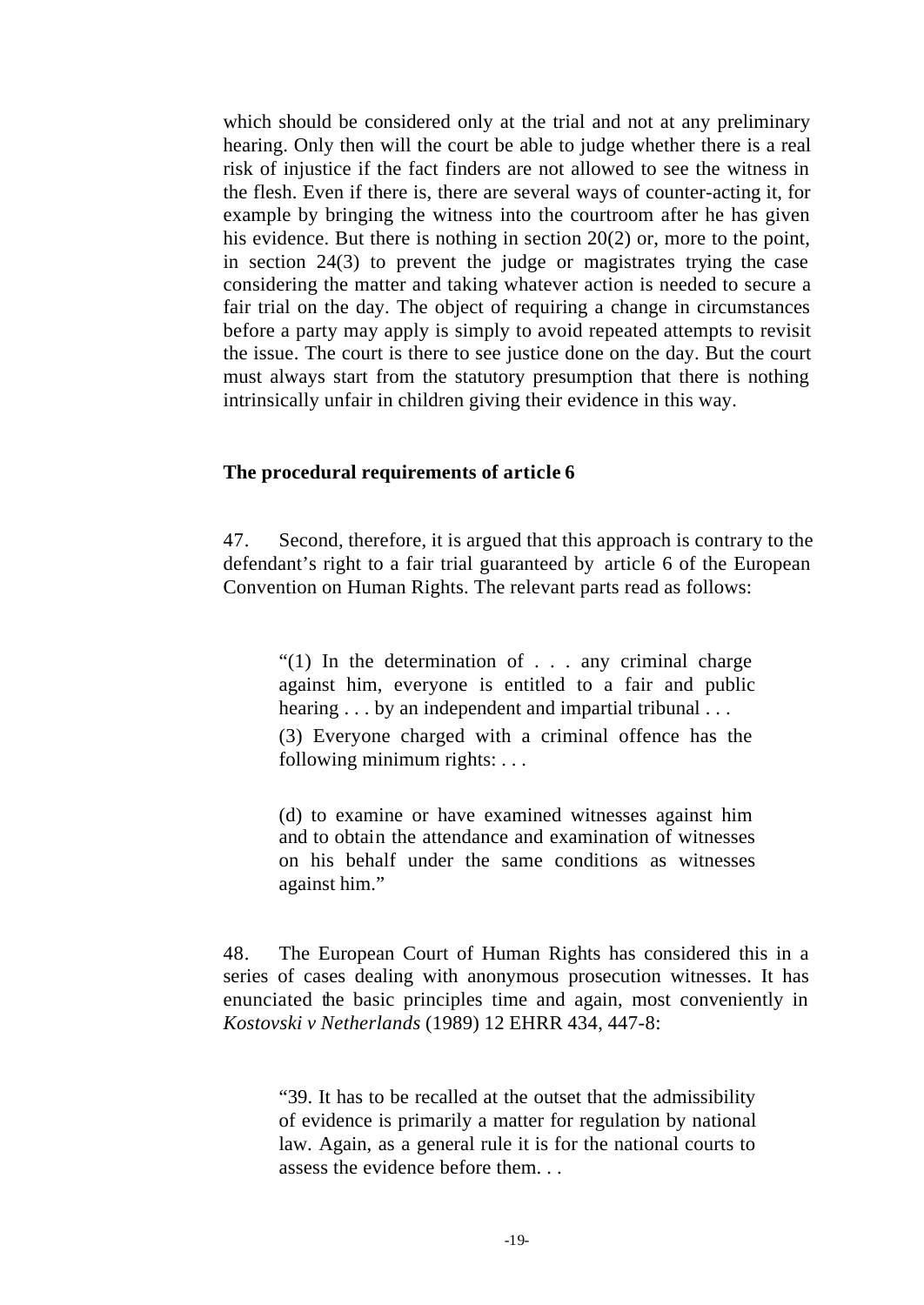41. In principle, all the evidence must be produced in the presence of the accused at a public hearing with a view to adversarial argument. This does not mean, however, that in order to be used as evidence statements of witnesses should always be made at a public hearing in court: to use as evidence such statements obtained at the pre-trial stage is not in itself inconsistent with paragraphs  $(3)(d)$  and  $(1)$ of Article 6, provided the rights of the defence have been respected.

As a rule, these rights require that an accused should be given an adequate and proper opportunity to challenge and question a witness against him, either at the time the witness was making his statement or at some later stage of the proceedings."

49. It is difficult to see anything in the provisions of the 1999 Act with which we are concerned which is inconsistent with these principles. All the evidence is produced at the trial in the presence of the accused, some of it in pre-recorded form and some of it by contemporaneous television transmission. The accused can see and hear it all. The accused has every opportunity to challenge and question the witnesses against him at the trial itself. The only thing missing is a face to face confrontation, but the appellants accept that the Convention does not guarantee a right to face to face confrontation. This case is completely different from the case of anonymous witnesses. Even then the Strasbourg Court has accepted that exceptions may be made, provided that sufficient steps are taken to counter-balance the handicaps under which the defence laboured and a conviction is not based solely or decisively on anonymous statements (see *Doorson v Netherlands* (1996) 22 EHRR 330, 350, para 72; *Van Mechelen v Netherlands* (1997) 25 EHRR 647, 673, paras 54, 55; *Visser v Netherlands,* Application No 26668/95, Judgment 14 February 2002, para 43).

50. Our attention has been drawn to only two cases in which measures similar to those in question here were considered. One was a live link transmission where both counsel were in the room with the witness while the judge and accused remained in the courtroom. The application was declared inadmissible (see *Hols v Netherlands*, Application no 25206/94, Commission decision, 19 October 1995). Another was a video-recording of an interview conducted by a police officer with the child complainant, and an audio-recording of a second interview conducted by the same police officer, putting questions which he had been asked by the accused's counsel to put. Despite the fact that counsel had had no opportunity to question the child directly, no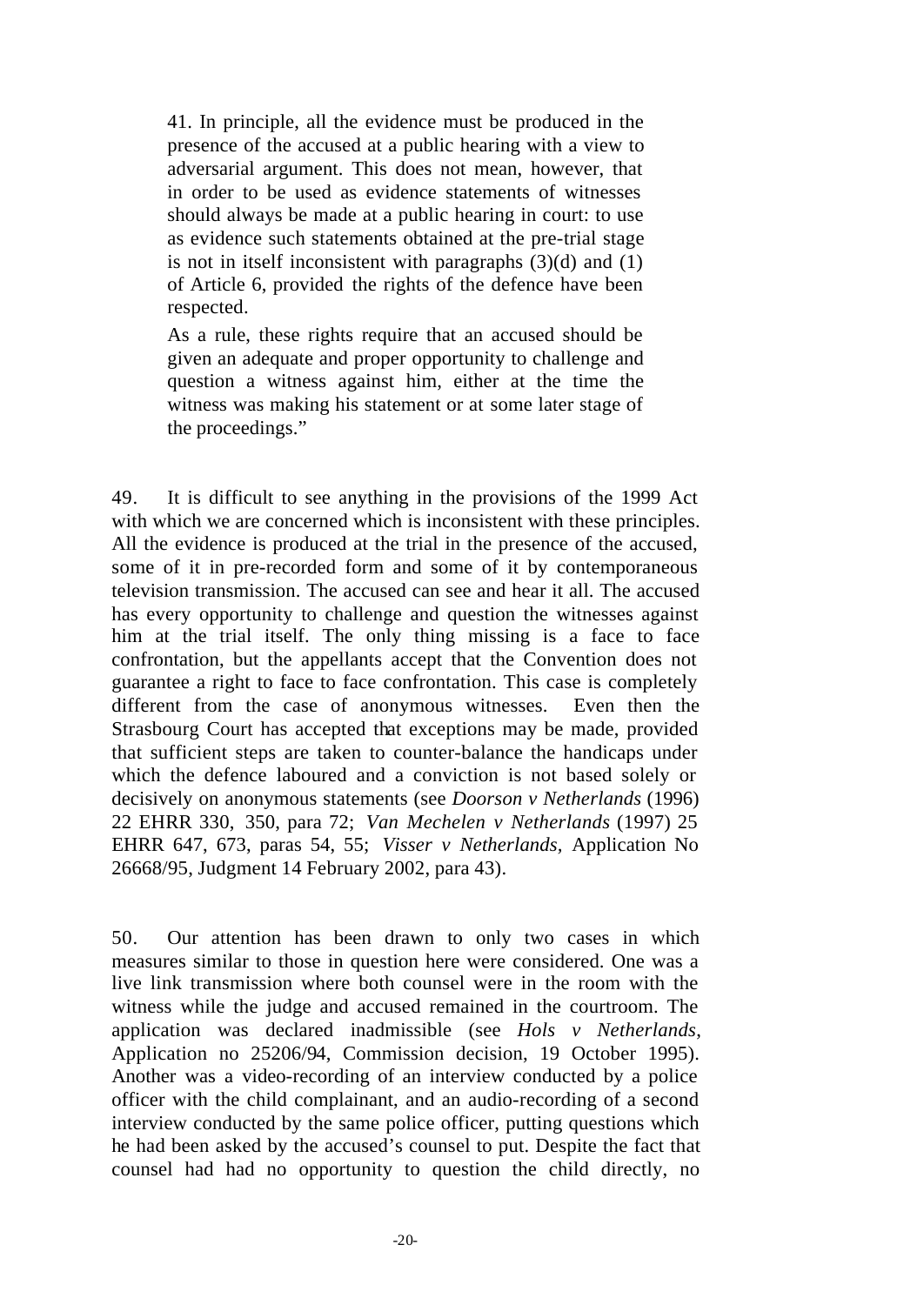violation of article 6(3)(d) was found (see *S.N. v Sweden*, Application No 34209/96, Judgment, 2 July 2002). The Court reiterated "that evidence obtained from a witness under conditions in which the rights of the defence cannot be secured to the extent normally required by the Convention should be treated with extreme care"; but it was satisfied that the national court had done just that (*ibid*, para 53).

51. The measures with which we are concerned do give the accused the opportunity of challenging the witness directly at the time when the trial is taking place. The court also has the opportunity to scrutinise the video-recorded interview at the outset and exclude all or part of it. At the trial, it has the fall-back of allowing the witness to give evidence in the court room or to expand upon the video recording if the interests of justice require this. There is nothing in the case law cited to suggest that this procedure violates the rights of the accused under article 6.

52. Mr Starmer stressed that the Strasbourg case law should be seen in the light of the traditions of our domestic legal system. The nature of criminal proceedings in each contracting State affects the European Court's approach to the basic principle that "all the evidence must be produced in the presence of the accused at a public hearing with a view to adversarial argument." In our system the starting point is that all the evidence is given literally in the court room in front of the accused. Thus any departure should be shown to be necessary.

53. However, this cannot mean that the Strasbourg Court would regard our domestic legal system as so set in stone that Parliament is not entitled to modify or adapt it to meet modern conditions, provided that those adaptations comply with the essential requirements of article 6. In this case, the modification is simply the use of modern equipment to put the best evidence before the court while preserving the essential rights of the accused to know and to challenge all the evidence against him. There are excellent policy reasons for doing this. Parliament having decided that this is justified, the domestic legal system is entitled to adopt the general practice without the need to show special justification in every case.

## **Equality of arms**

54. Thirdly, the appellants argue that it is unfair to the child defendants in these cases if they are denied the same opportunity to give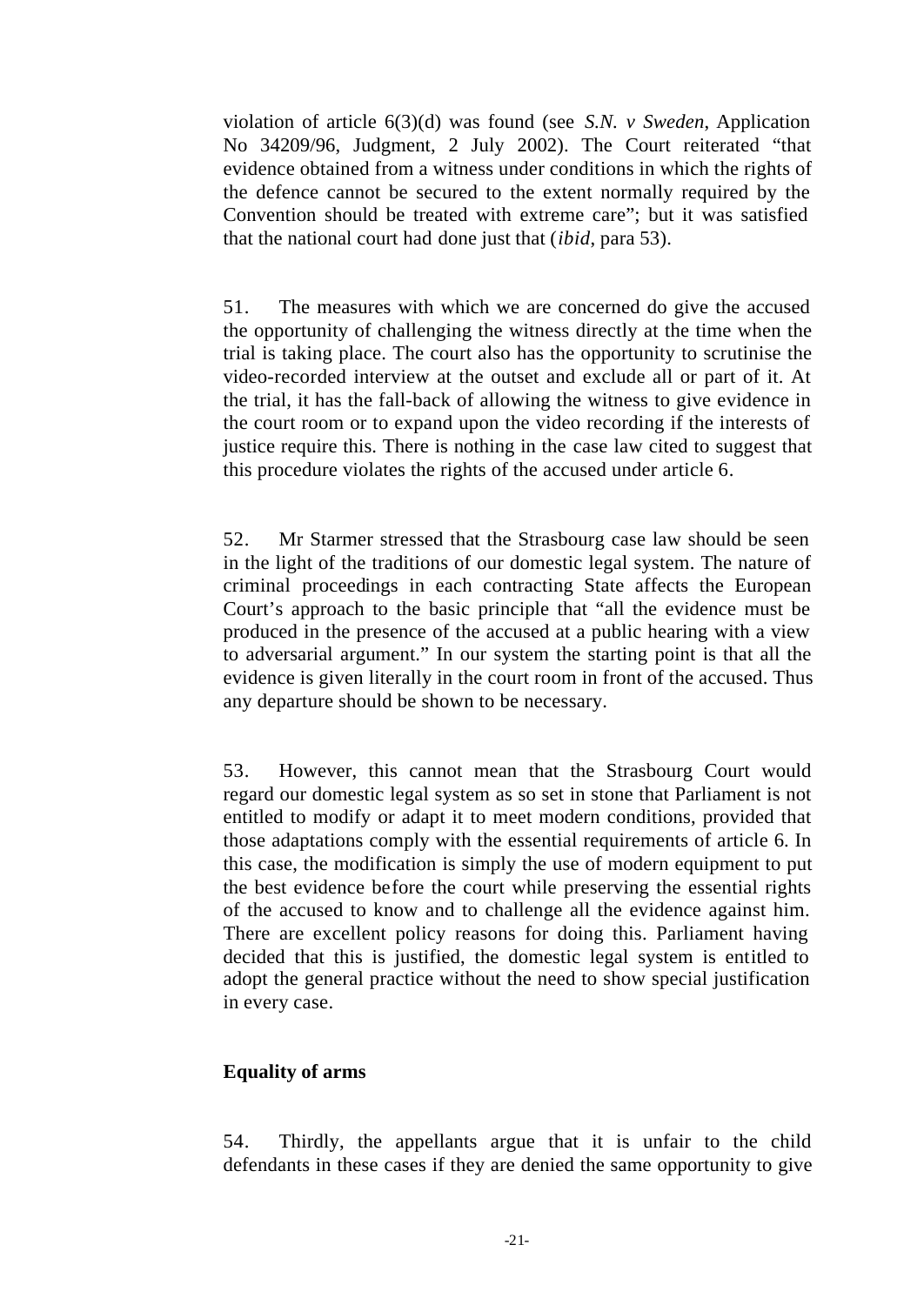their evidence under the conditions which are now presumed to produce the best evidence from other child witnesses. This was the argument which impressed the District Judges in the cases of G, I and AE. The scheme of the 1999 Act has attracted academic criticism in this respect. Thus, Professor Birch, in her commentary on the *Redbridge* case [2001] Crim LR 473, 477:

"It is really something of a farce that in proceedings concerning, say, a fight between gangs of boys in which one 'side' ends up in the dock and the other in the witness box, only the latter are deemed to benefit from the live link. Perhaps, then, the real prejudice identified in these cases is not that the court or accused is deprived of witnessing demeanour at first hand, but that the accused is deprived of the chance to compete on even terms, and the court of the chance of supervising an equal contest."

55. To similar effect is Laura Hoyano, "Striking a Balance between the Rights of Defendants and Vulnerable Witnesses: Will Special Measures Directions Contravene Guarantees of a Fair Trial?" [2001] Crim LR 948, 968:

"If we value the presumption of innocence and the premise that the search for truth demands that witnesses give their best evidence and are fairly tested in cross-examination, then the case for withholding special measures from children accused of crimes must be made, not assumed."

56. Mr Carter Stephenson was concerned that we should understand the realities of life in the Youth Court. The child defendants appearing there are often amongst the most disadvantaged and the least able to give a good account of themselves. They lack the support and guidance of responsible parents. They lack the support of the local social services authority. They lack basic educational and literacy skills. They lack emotional and social maturity. They often have the experience of violence or other abuse within the home. Increasing numbers are being committed for trial in the Crown Court where these disadvantages will be even more disabling.

57. These are very real problems. But the answer to them cannot be to deprive the court of the best evidence available from other child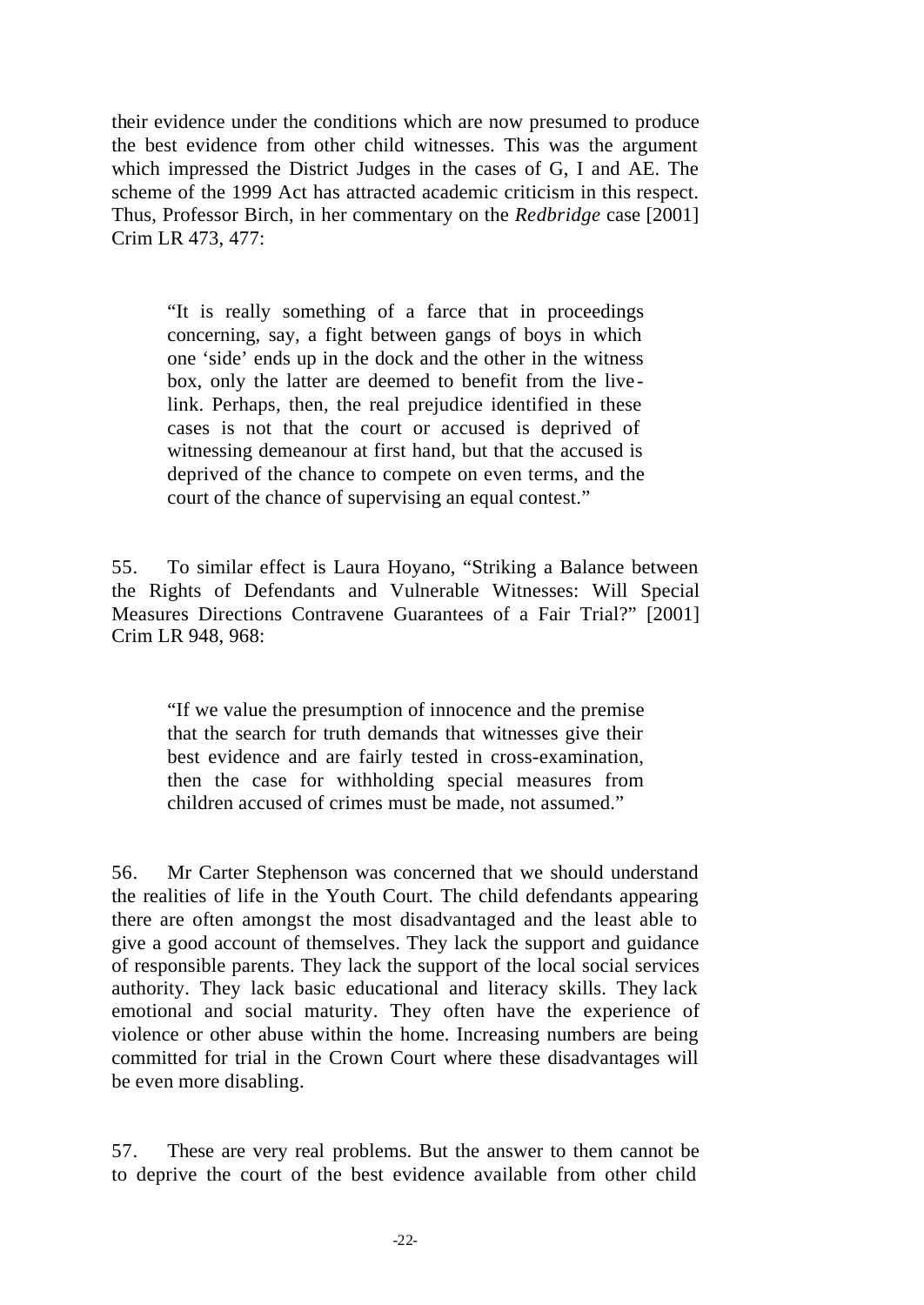witnesses merely because the 1999 Act scheme does not apply to the accused. That would be to have the worst of all possible worlds. Rather, the question is what, if anything, the court needs to do to ensure that the defendant is not at a substantial disadvantage compared with the prosecution and any other defendants (see *Delcourt v Belgium* (1970) 1 EHRR 355, para 28). That can only be judged on a case by case basis at trial and on appeal.

58. The defendant is excluded from the statutory scheme because it is clearly inappropriate to apply the whole scheme to him. There are obvious difficulties about admitting a video recorded interview as his evidence in chief, referred to by the Court of Appeal in *R v S.H.* [2003] EWCA Crim 1208, 28 March 2003, paras 23 and 24. Who would conduct it and how? What safeguards against repeated interviews could there be given, that it would not be made available to the other side before the trial? There are also obvious difficulties about applying binding advance presumptions about how his evidence is to be given, if indeed it is to be given at all, when the defence is ordinarily free to make such decisions in the light of events as they unfold. Further, the special measures designed to shield a vulnerable or intimidated witness from the accused would not normally be applicable to a defendant witness.

59. But the Court of Appeal also made it clear in *R v S.H.* that the court has wide and flexible inherent powers to ensure that the accused receives a fair trial, and this includes a fair opportunity of giving the best evidence he can. In that case the defendant had learning and communication difficulties. The court could allow him the equivalent of an interpreter to assist with communication, a detailed written statement could be read to the jury so that they knew what he wanted to say, and he might even be asked leading questions based upon that document, all in an attempt to enable him to give a proper and coherent account.

60. The Strasbourg Court has also held, in *V v United Kingdom* (1999) 30 EHRR 121, 179, para 86 that

"it is essential that a child charged with an offence is dealt with in a manner which takes full account of his age, level of maturity and intellectual and emotional capacities, and that steps are taken to promote his ability to understand and participate in the proceedings".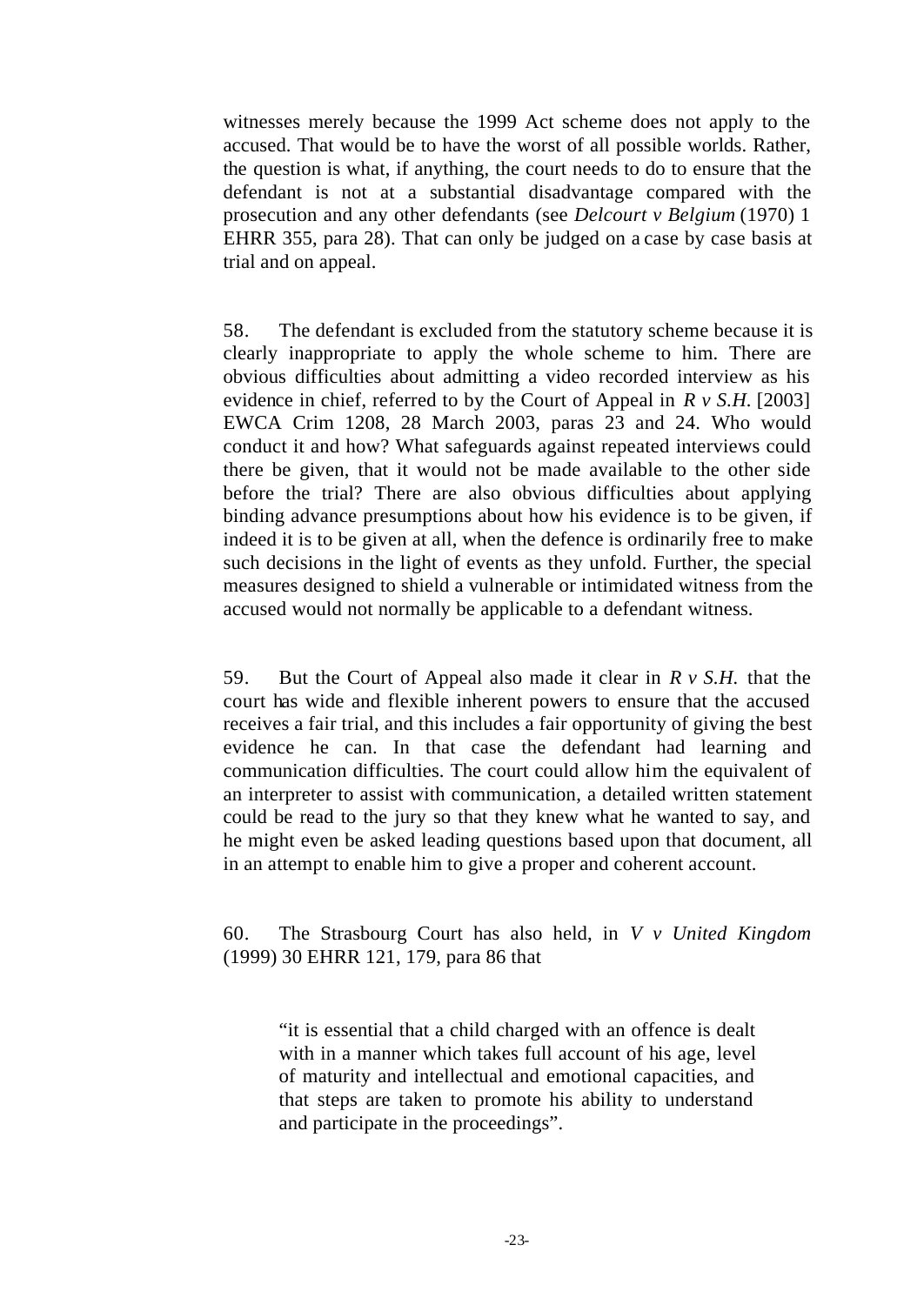61. The environment and procedures in the Youth Court are already designed with this in mind, although no doubt there will be a need to do more in some cases. The procedures in the Crown Court have also been modified to meet the needs of child defendants following the case of *V v United Kingdom*, and again more may need to be done in some cases.

62. Section 19(6) of the 1999 Act expressly provides that:

"Nothing in this Chapter is to be regarded as affecting any power of a court to make an order or give leave of any description (in the exercise of its inherent jurisdiction or otherwise) – (a) in relation to a witness who is not an eligible witness, . . ."

63. Clearly, therefore, if there are steps which the court can take in the exercise of its inherent powers to assist the defendant to give his best quality evidence, the 1999 Act does not exclude this. However, in *R (S) v Waltham Forest Youth Court* [2004] EWHC 715 (Admin), 31 March 2004, the Administrative Court held that there was no inherent power to allow a defendant to give evidence by live link, on the ground that Parliament had sought since 1988 to provide exclusively for the circumstances in which live link might be used in a criminal trial. With respect, while it is true that section 32 of the 1988 Act did not contain an express saving for any inherent power the court might have to assist the accused, section 19(6) makes it clear that the 1999 Act does not purport to make exclusive provision for any of the special measures it prescribes. The point does not arise for decision in this case, and so it would be unwise to express an opinion upon it. It is in any event better taken on an appeal against conviction in which the defendant argues that he was not given a proper opportunity to defend himself. For the reasons given earlier, the situations of defendants and other witnesses are so different that it would only very rarely be necessary for a defendant to give evidence by live link, but the case of a younger child defendant who was too scared to give evidence in the presence of her co-accused might be an example. I would therefore prefer to reserve my position on whether the *Waltham Forest* case was correctly decided. It cannot in any event affect the result of this case. The fact that the accused may need assistance to give his best evidence cannot justify excluding the best evidence of others.

64. I would therefore answer the certified question in the affirmative and dismiss these appeals.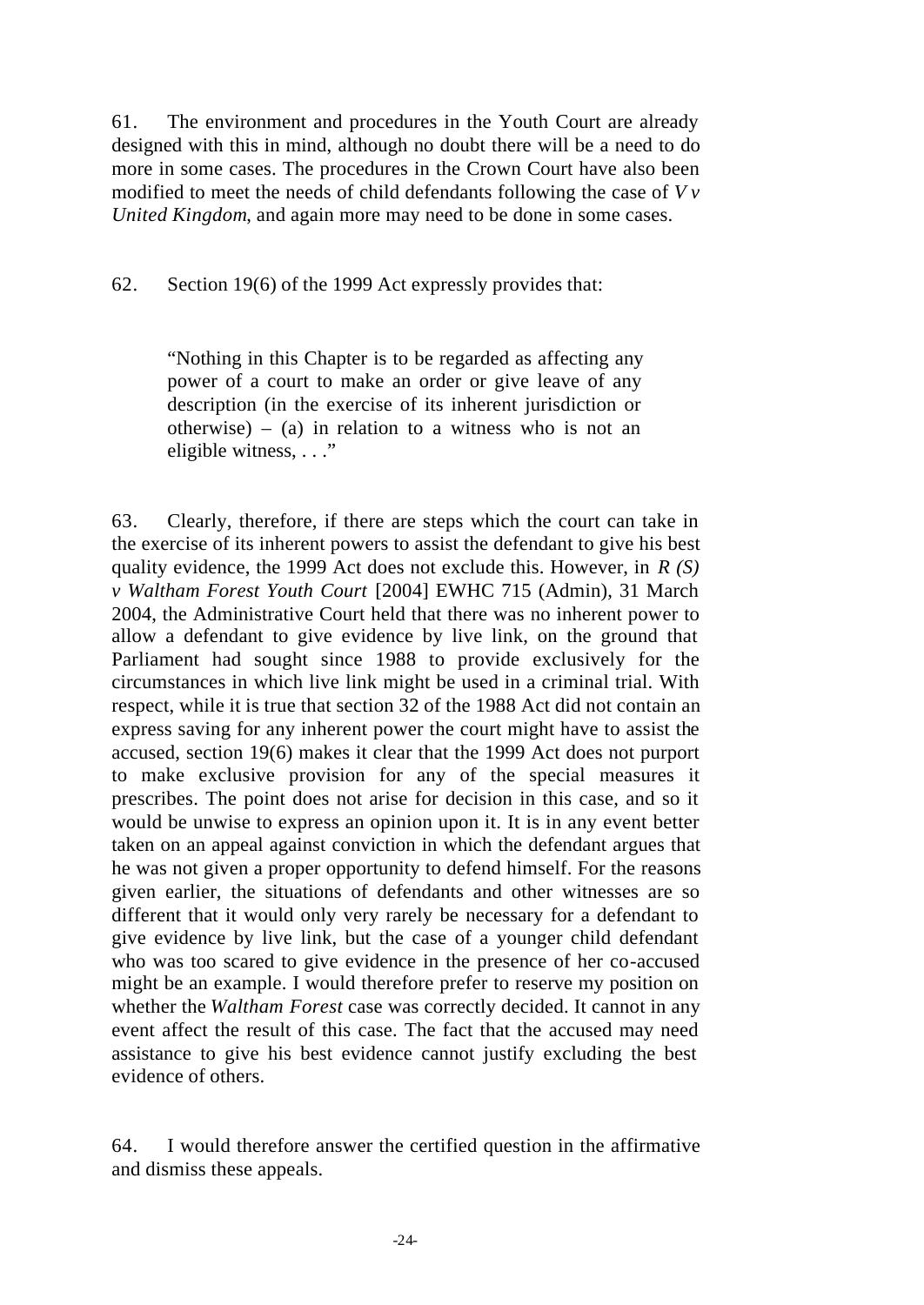#### **LORD BROWN OF EATON-UNDER-HEYWOOD**

## My Lords,

65. The Youth Justice and Criminal Evidence Act 1999 deals differently with three categories of witnesses eligible for assistance by way of the special measures provided for in sections 24 and 27, provisions respectively for live link evidence and video recorded evidence in chief. One category is witnesses aged 17 or more with regard to whom there are no presumptions either way. In their case the court must determine whether these special measures would be "likely to maximise" (section  $19(2)(b)(i)$ ) the "quality [of their evidence] in terms of completeness, coherence and accuracy" (section 16(5)) having regard to all the circumstances of the case including in particular whether it "might tend to inhibit such evidence being effectively tested"  $(section 19(3)(b)).$ 

66. The second category is child witnesses (witnesses under 17) *not* deemed to be "in need of special protection", ie child witnesses in proceedings which do not involve offences of sex or violence. As to these there is a presumption that these two special measures will be "likely to maximise" the quality of their evidence (section  $21(2)$ ) but the presumption is rebuttable: it is open to a party to seek to satisfy the court to the contrary (section  $21(4)(c)$ ).

67. The third category is child witnesses deemed to be in need of protection (who may, of course, be witnesses for the prosecution or for the defence and who may or may not themselves be the victims of the alleged offences of sex or violence). For these witnesses the presumption that these two special measures will be likely to maximise the quality of their evidence is irrebuttable. In their case section  $21(5)$ disapplies section 21(4)(c) which itself in category two cases disapplies the primary rule that these two special measures must always be directed in the case of child witnesses. It is, of course, this third category of witnesses with which this appeal is directly concerned.

68. Although I share Lady Hale's view that there will be very few cases when it will be disadvantageous to the defendant for a child witness to give evidence by way of video recording and/or live link, it seems to be that just occasionally this will be so. Indeed, to my mind this is implicit in the legislation. Why otherwise is provision made in